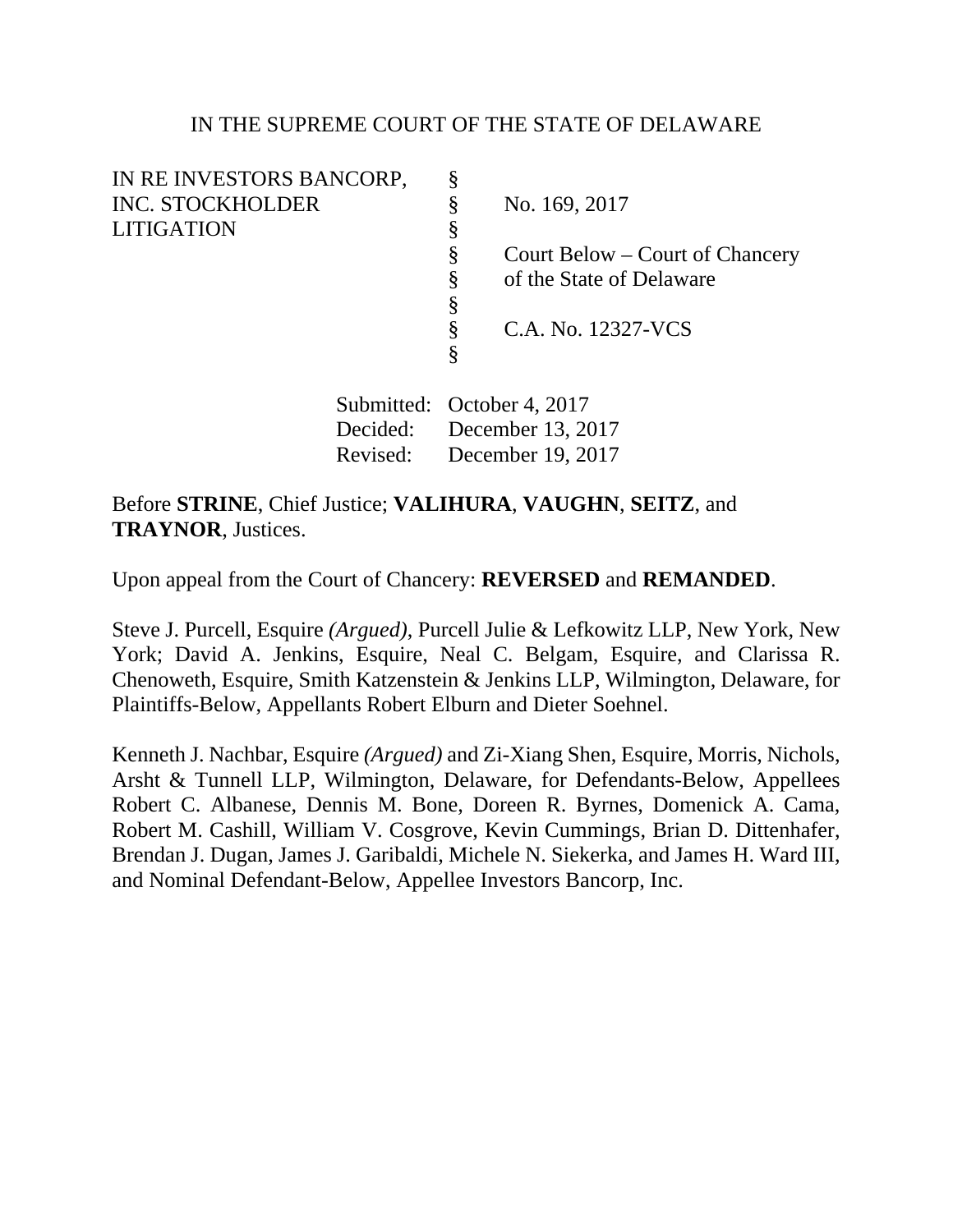#### **SEITZ**, Justice:

l

 In this appeal we consider the limits of the stockholder ratification defense when directors make equity awards to themselves under the general parameters of an equity incentive plan. In the absence of stockholder approval, if a stockholder properly challenges equity incentive plan awards the directors grant to themselves, the directors must prove that the awards are entirely fair to the corporation. But, when the stockholders have approved an equity incentive plan, the affirmative defense of stockholder ratification comes into play. Stated generally, stockholder ratification means a majority of fully informed, uncoerced, and disinterested stockholders approved board action, which, if challenged, typically leads to a deferential business judgment standard of review.

For equity incentive plans in which the award terms are fixed and the directors have no discretion how they allocate the awards, the stockholders know exactly what they are being asked to approve. But, other plans—like the equity incentive plan in this appeal—create a pool of equity awards that the directors can later award to themselves in amounts and on terms they decide. The Court of Chancery has recognized a ratification defense for such discretionary plans as long as the plan has "meaningful limits" on the awards directors can make to themselves.<sup>1</sup> If the

<sup>1</sup> *Seinfeld v. Slager*, C.A. No. 6462-VCG, 2012 WL 2501105, at \*11–12 (Del. Ch. June 29, 2012).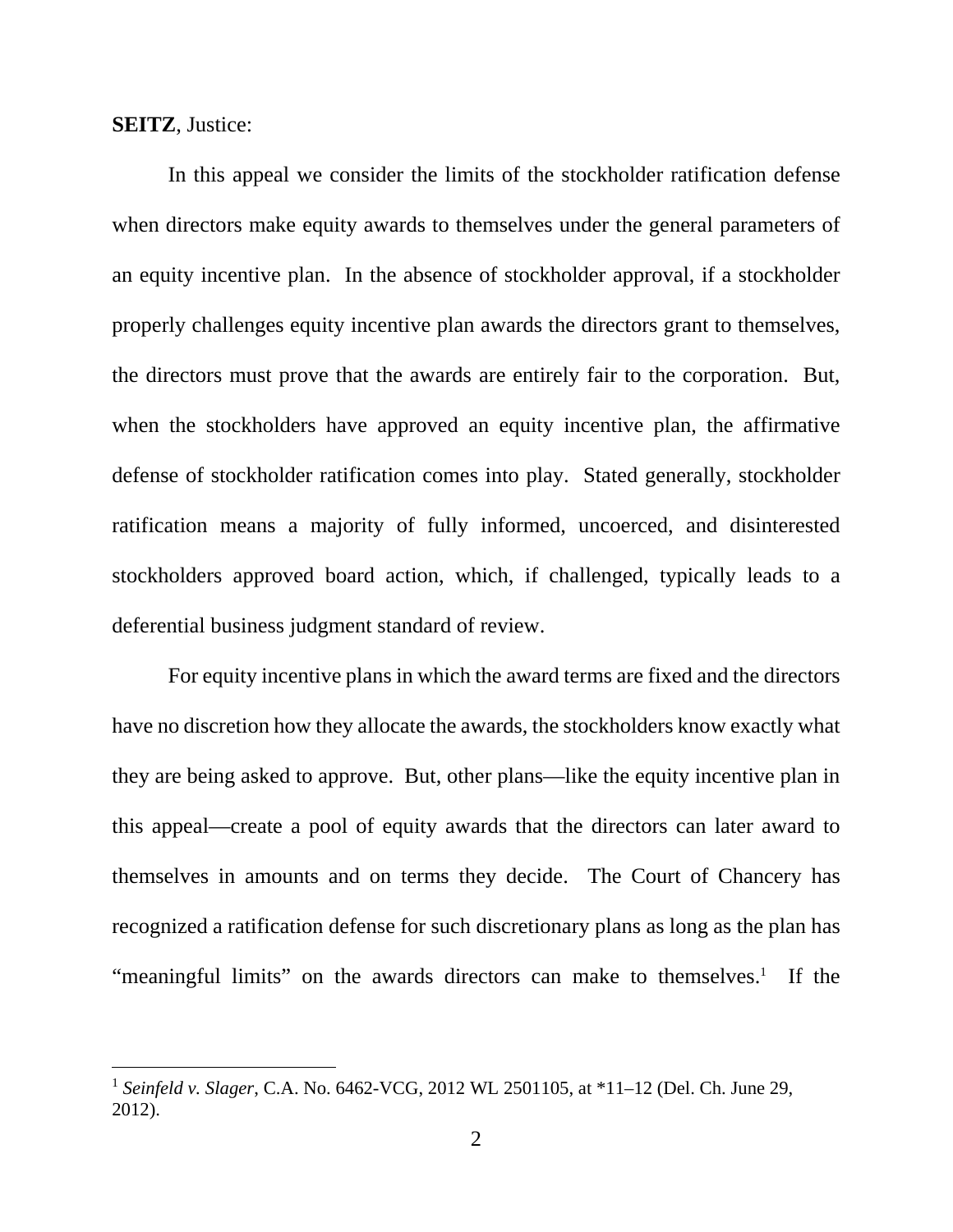discretionary plan does not contain meaningful limits, the awards, if challenged, are subject to an entire fairness standard of review.

Stockholder ratification serves an important purpose—directors can take selfinterested action secure in the knowledge that the stockholders have expressed their approval. But, when directors make discretionary awards to themselves, that discretion must be exercised consistent with their fiduciary duties. Human nature being what it is,<sup>2</sup> self-interested discretionary acts by directors should in an appropriate case be subject to review by the Court of Chancery.

We balance the competing concerns—utility of the ratification defense and the need for judicial scrutiny of certain self-interested discretionary acts by directors—by focusing on the specificity of the acts submitted to the stockholders for approval. When the directors submit their specific compensation decisions for approval by fully informed, uncoerced, and disinterested stockholders, ratification is properly asserted as a defense in support of a motion to dismiss. The same applies for self-executing plans, meaning plans that make awards over time based on fixed criteria, with the specific amounts and terms approved by the stockholders. But, when stockholders have approved an equity incentive plan that gives the directors

<sup>2</sup> *Gottlieb v. Heyden Chem. Corp*., 90 A.2d 660, 663 (1952) ("Human nature being what it is, the law, in its wisdom, does not presume that directors will be competent judges of the fair treatment of their company where fairness must be at their own personal expense. In such a situation the burden is upon the directors to prove not only that the transaction was in good faith, but also that its intrinsic fairness will withstand the most searching and objective analysis.").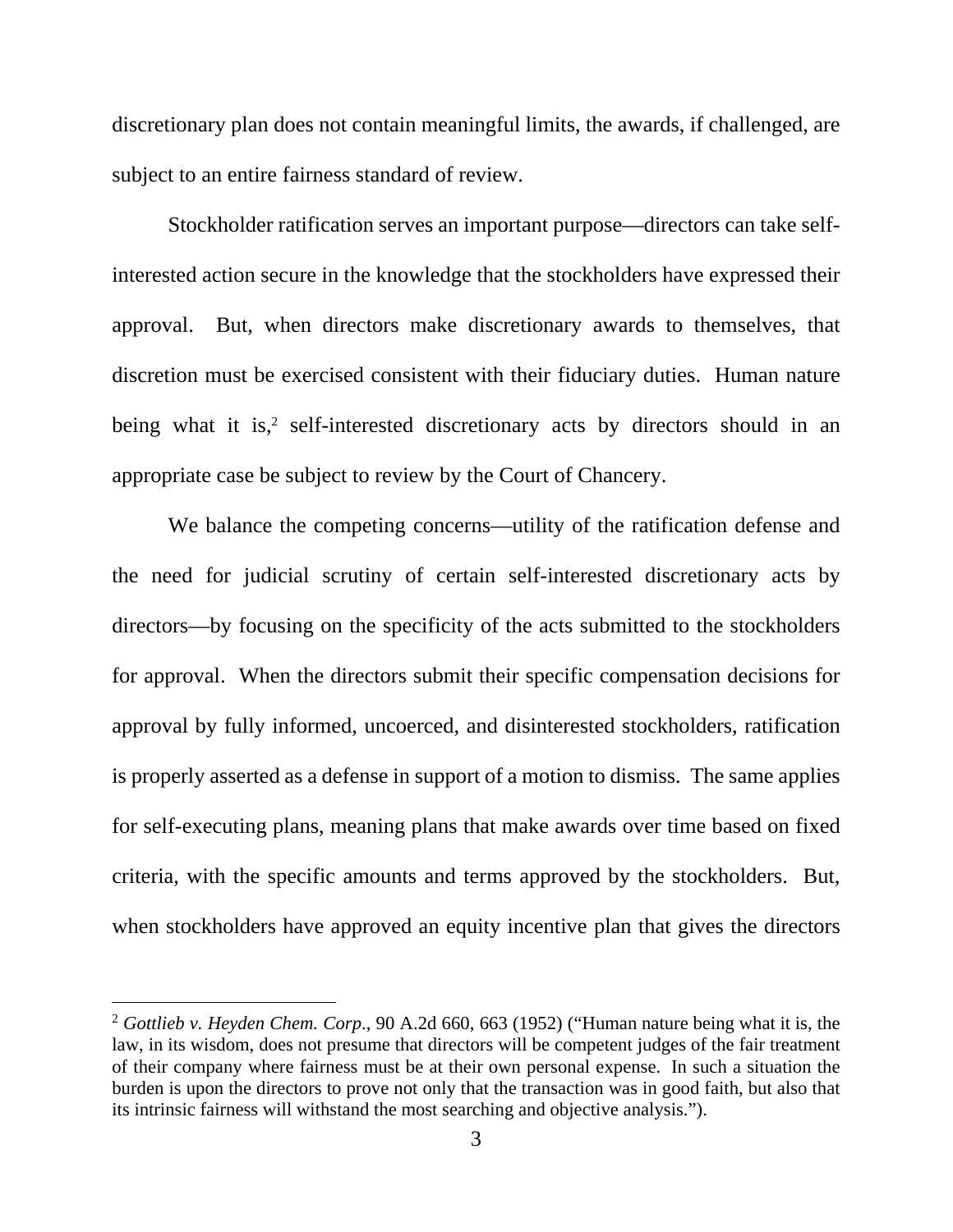discretion to grant themselves awards within general parameters, and a stockholder properly alleges that the directors inequitably exercised that discretion, then the ratification defense is unavailable to dismiss the suit, and the directors will be required to prove the fairness of the awards to the corporation.

Here, the Equity Incentive Plan ("EIP") approved by the stockholders left it to the discretion of the directors to allocate up to 30% of all option or restricted stock shares available as awards to themselves. The plaintiffs have alleged facts leading to a pleading stage reasonable inference that the directors breached their fiduciary duties by awarding excessive equity awards to themselves under the EIP. Thus, a stockholder ratification defense is not available to dismiss the case, and the directors must demonstrate the fairness of the awards to the Company. We therefore reverse the Court of Chancery's decision dismissing the complaint and remand for further proceedings consistent with this opinion.

## **I.**

 According to the allegations of the complaint, which we must accept as true at this stage of the proceedings,<sup>3</sup> the plaintiffs are stockholders of Investors Bancorp, Inc. ("Investors Bancorp" or the "Company") and were stockholders at the time of

<sup>3</sup> *In re Gen. Motors (Hughes) S'holder Litig.*, 897 A.2d 162, 168 (Del. 2006) ("In deciding a motion to dismiss under Rule 12(b)(6), a trial court must accept as true all of the well-pleaded allegations of fact and draw reasonable inferences in the plaintiff's favor.").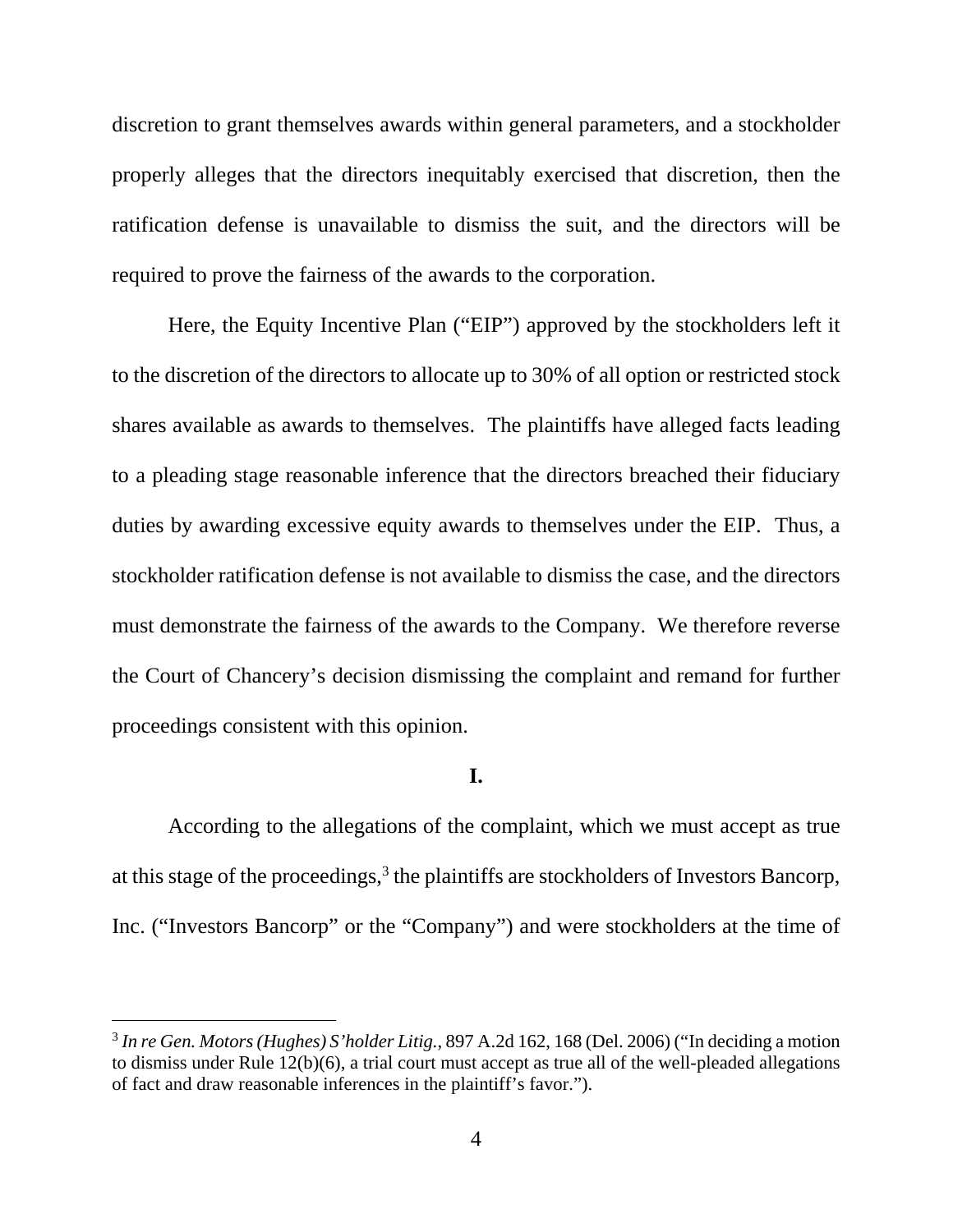the awards challenged in this case. The defendants fall into two groups—ten nonemployee director defendants<sup>4</sup> and two executive director defendants.<sup>5</sup> Investors Bancorp, the nominal defendant, is a Delaware corporation with its principal place of business in Short Hills, New Jersey. Investors Bancorp is a holding company for Investors Bank, a New Jersey chartered savings bank with corporate headquarters in Short Hills, New Jersey. The Company operates 143 banking branches in New Jersey and New York. In 2014, after a mutual-to-stock conversion,<sup>6</sup> Investors Bancorp conducted a second-step offering to the public, which is when the plaintiffs acquired their shares. In this second-step offering, the Company sold 219,580,695 shares and raised about \$2.15 billion.

 The board sets director compensation based on recommendations of the Compensation and Benefits Committee ("Committee"), composed of seven of the ten non-employee directors. In 2014, the non-employee directors were compensated by (i) a monthly cash retainer; (ii) cash awards for attending board and board

l

<sup>4</sup> Robert C. Albanese, Dennis M. Bone, Doreen R. Byrnes, Robert M. Cashill, William V. Cosgrove, Brian D. Dittenhafer, Brendan J. Dugan, James J. Garibaldi, Michele N. Siekerka, and James H. Ward III.

<sup>&</sup>lt;sup>5</sup> Kevin Cummings, the Company's President and CEO, and Domenick A. Cama, the Company's COO and Senior Executive Vice President.

<sup>&</sup>lt;sup>6</sup> In May 2014, a mutual-to-stock conversion transformed Investors Bank from a two-tier mutual holding company into a fully public stock holding company. App. to Opening Br. at 29 (Compl., *In re Investors Bancorp, Inc. Stockholder Litig.*, No. 12327-VCS, ¶ 29 (Del. Ch. June 7, 2016)). Through the conversion, MHC, Old Investors Bancorp's parent company, merged into Old Investors Bancorp, which merged into Investors Bancorp—the Company that is the subject of this suit. *Id.* Old Investors Bancorp shares not held by MHC were converted into Investors Bancorp shares, and the common shares of MHC were sold. *Id*.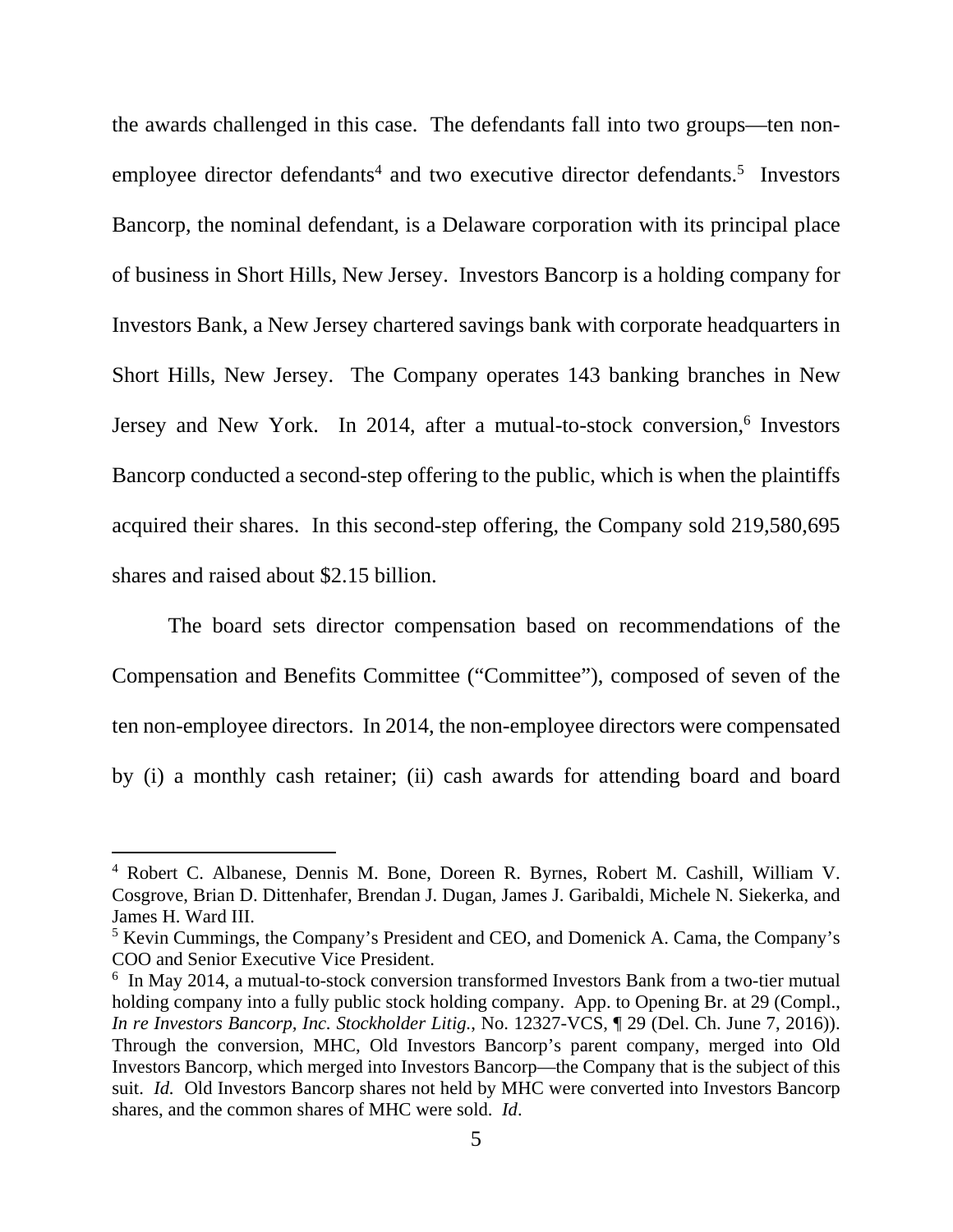committee meetings; and (iii) perquisites and personal benefits. The chairman of each committee received an additional annual retainer. As the Court of Chancery noted, the annual compensation for all non-employee directors ranged from \$97,200 to \$207,005, with \$133,340 as the average amount of compensation per director:

| <b>Name</b>   | <b>Investors</b><br><b>Bancorp</b><br><b>Cash Fees</b> | <b>Bank Cash</b><br><b>Fees</b> | <b>All Other</b><br><b>Compensation</b> | <b>Total</b> |
|---------------|--------------------------------------------------------|---------------------------------|-----------------------------------------|--------------|
| Albanese      | \$56,500                                               | \$73,200                        | \$343                                   | \$130,043    |
| Bone          | \$37,500                                               | \$73,200                        | \$264                                   | \$110,964    |
| <b>Byrnes</b> | \$59,500                                               | \$73,200                        | \$9,898                                 | \$142,598    |
| Cashill       | \$48,000                                               | \$146,400                       | \$12,605                                | \$207,005    |
| Cosgrove      | \$24,000                                               | \$73,200                        | \$32,970                                | \$130,170    |
| Dittenhafer   | \$59,500                                               | \$73,200                        | \$13,392                                | \$146,092    |
| Dugan         | \$45,000                                               | \$73,200                        |                                         | \$118,200    |
| Garibaldi     | \$24,000                                               | \$73,200                        |                                         | \$97,200     |
| Siekerka      | \$45,000                                               | \$73,200                        | \$230                                   | \$118,430    |
| Ward          | \$59,500                                               | \$73,200                        |                                         | \$132,700    |
| <b>Total</b>  |                                                        |                                 |                                         | \$1,333,402  |

In 2014, Cummings, the Company's President and CEO, received (i) a \$1,000,000 base salary; (ii) an Annual Cash Incentive Award of up to 150% of his base salary contingent on certain performance goals; and (iii) perquisites and benefits valued at \$278,400, which totaled \$2,778,700. Cama, the Company's COO and Senior Executive Vice President, received annual compensation consisting of (i) a \$675,000 base salary; (ii) an Annual Cash Incentive Award of up to 120% of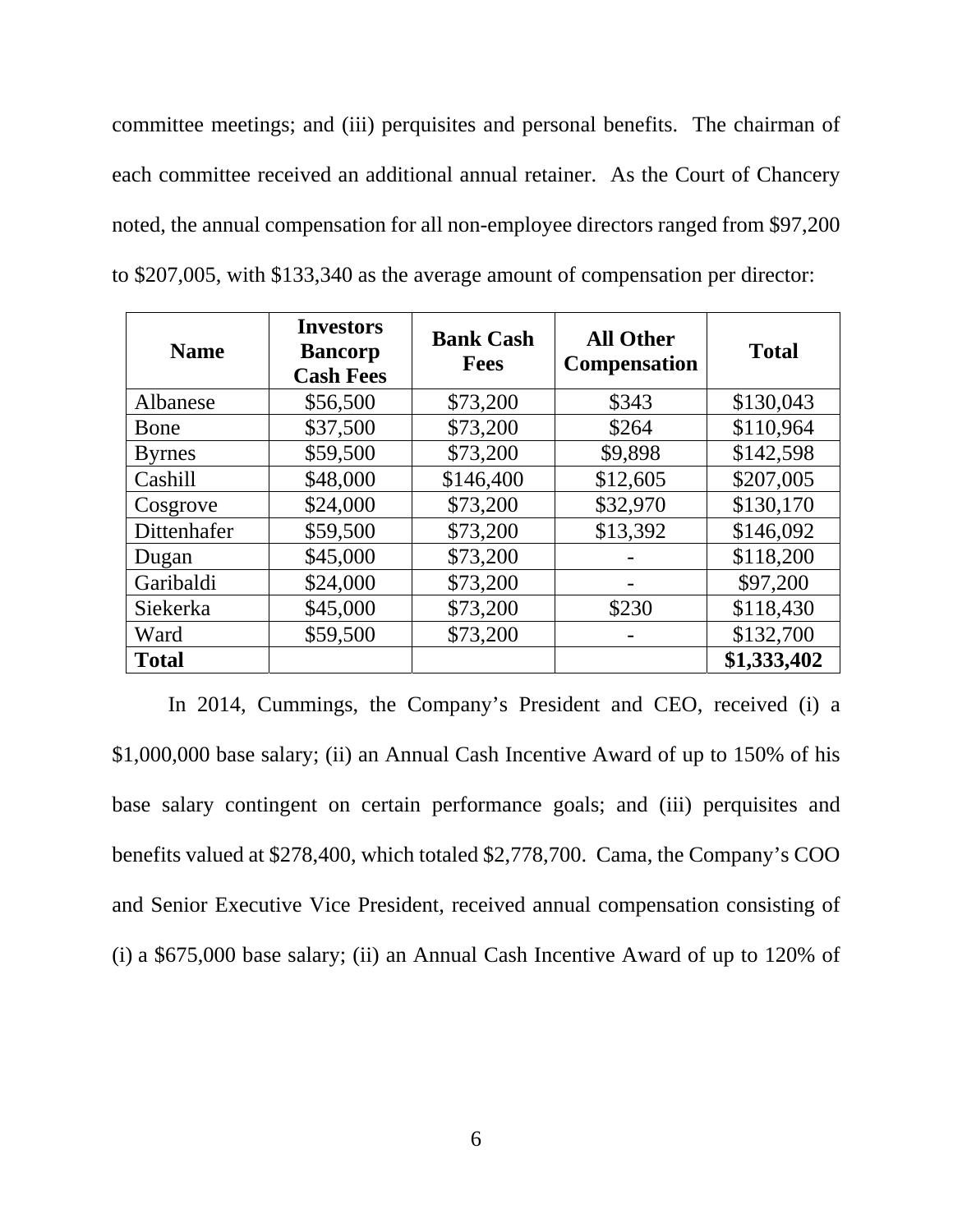his base salary; and (iii) perquisites and benefits valued at \$180,794, which totaled  $$1,665,794.7$ 

 At the end of 2014, following completion of the conversion plan, the Committee met to review 2014 director compensation and set compensation for 2015. Gregory Keshishian, a compensation consultant from GK Partners, Inc., presented to the board a study of director compensation for eighteen publicly held peer companies. According to the study, these companies paid their non-employee directors an average of \$157,350 in total compensation. The Company's \$133,340 average non-employee director compensation in 2014 fell close to the study average. Following the presentation, the Committee recommended to the board that the nonemployee director compensation package remain the same for 2015. The only change was to increase the fees paid for attending committee meetings from \$1,500 to \$2,500.

 The Committee also reviewed the compensation package for executive officers. After GK Partners reviewed peer-average figures with the committee, the committee unanimously recommended no changes to Cummings' or Cama's annual salary, but recommended an increase in the 2015 Annual Cash Incentive Award from

 $^7$  App. to Opening Br. at 30–34 (Compl.  $\P\P$  32–40).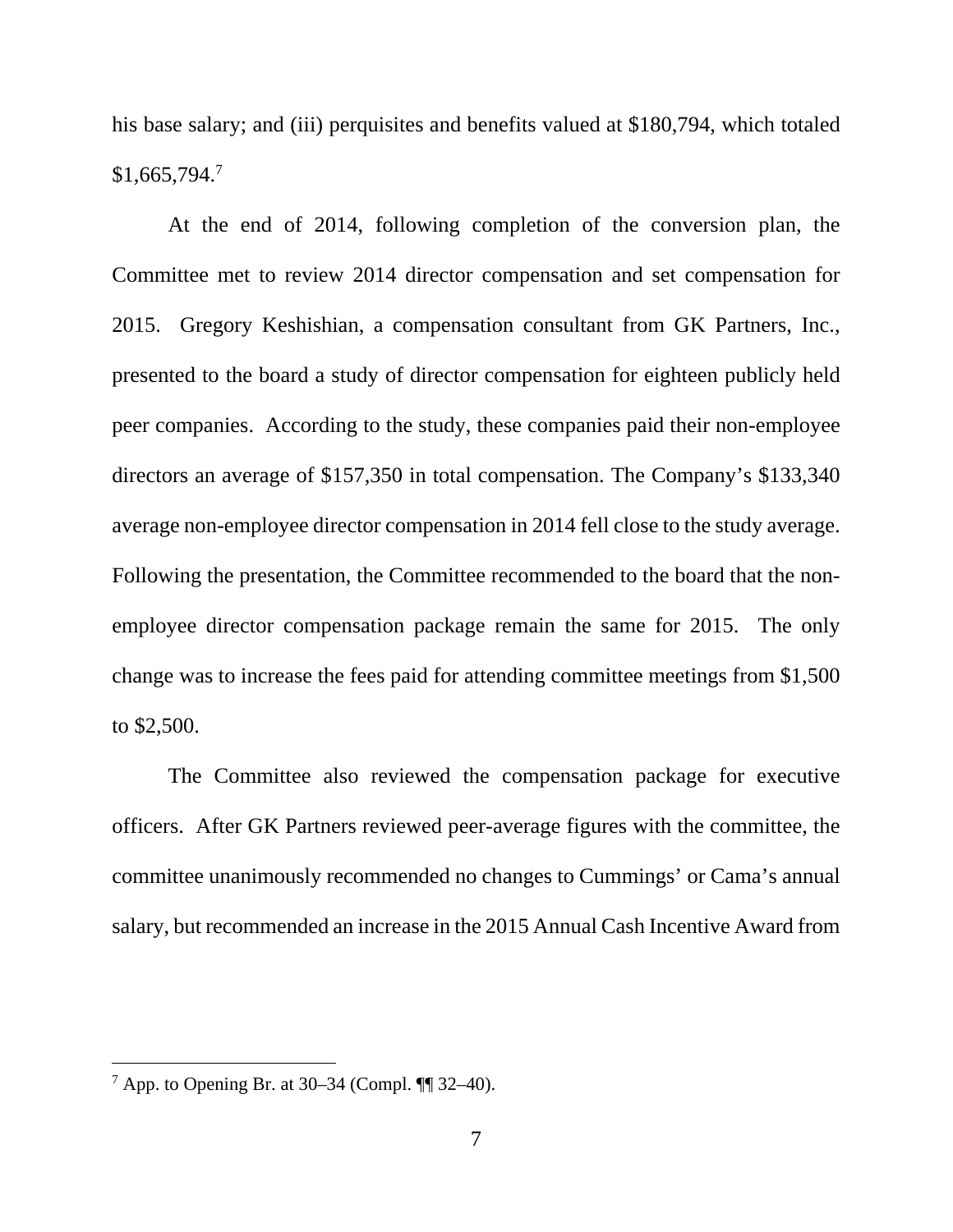150% to 200%, and 120% to 160% of their base salaries, respectively.8 The Committee did not discuss any additional equity awards at the December or February meetings.

 Just a few months after setting the 2015 board compensation, in March, 2015, the board proposed the 2015 EIP. The EIP was intended to "provide additional incentives for [the Company's] officers, employees and directors to promote [the Company's] growth and performance and to further align their interests with those of [the Company's] stockholders . . . and give [the Company] the flexibility [needed] to continue to attract, motivate and retain highly qualified officers, employees and directors."<sup>9</sup>

 The Company reserved 30,881,296 common shares for restricted stock awards, restricted stock units, incentive stock options, and non-qualified stock options for the Company's 1,800 officers, employees, non-employee directors, and service providers. The EIP has limits within each category. Of the total shares, a maximum of 17,646,455 can be issued for stock options or restricted stock awards

 $8$  App. to Opening Br. at 38 (Compl.  $\P$  54). The Committee did not define the precise performance metrics that would be used to set the Annual Cash Incentive Award percentage Cummings or Cama would receive, noting only that receiving the full amount would "entail a significant degree of challenge." *Id.* at 39 (Compl. ¶ 57). The metrics were later determined at the February 23, 2015 Committee meeting and included net income, successful conversion of the core operating system, and certain personal goals. *Id.* at 40 (Compl. ¶ 59).

<sup>&</sup>lt;sup>9</sup> *Id.* at 328 (Investors Bancorp, Inc., Proxy Statement for the 2014 Annual Meeting of Stockholders, at 40 (June 9, 2015) [hereinafter 2014 Proxy])).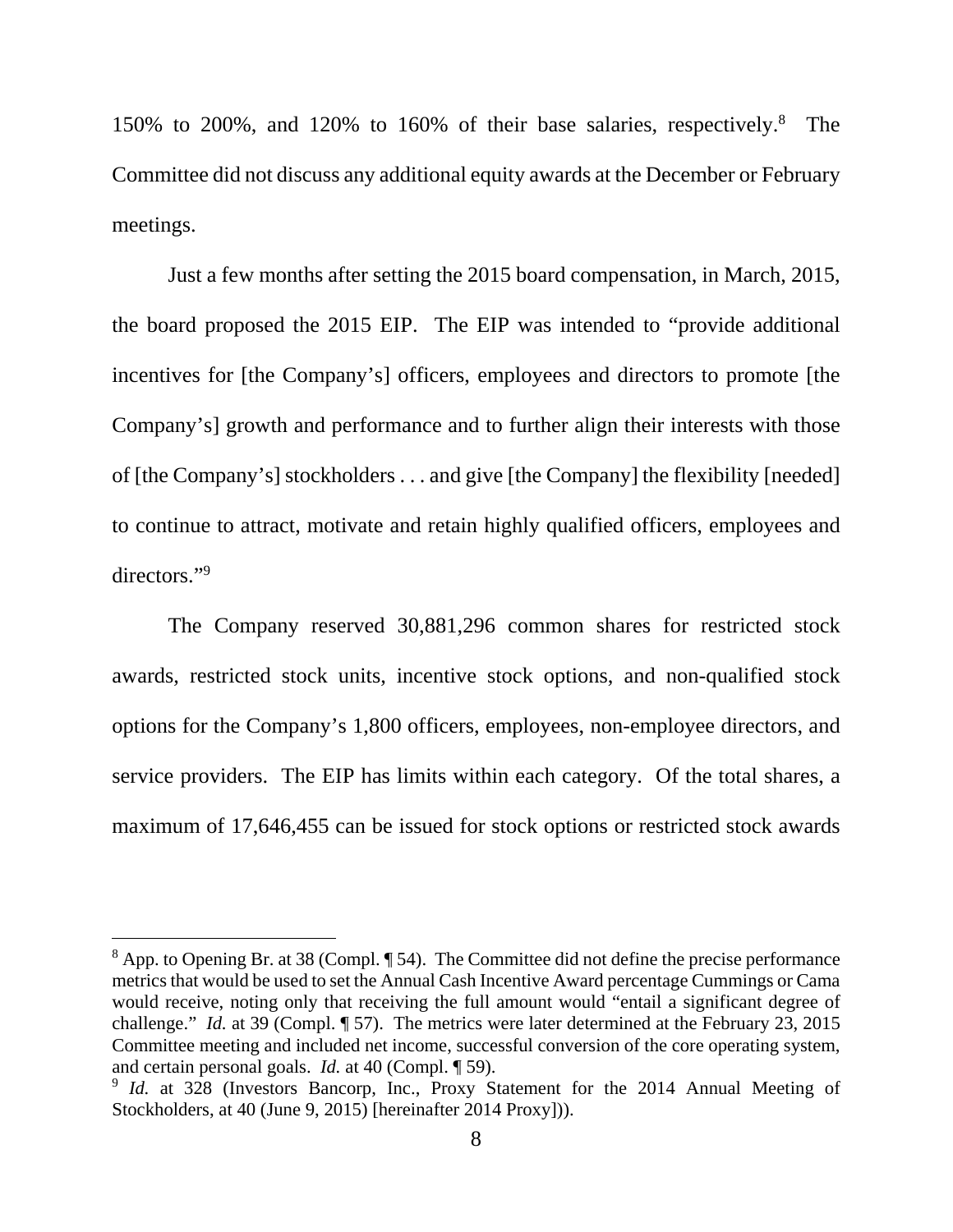and 13,234,841 for restricted stock units or performance shares. Those limits are

further broken down for employee and non-employee directors:

- A maximum of 4,411,613 shares, in the aggregate (25% of the shares available for stock option awards), may be issued or delivered to any one employee pursuant to the exercise of stock options;
- A maximum of 3,308,710 shares, in the aggregate (25% of the shares available for restricted stock awards and restricted stock units), may be issued or delivered to any one employee as a restricted stock or restricted stock unit grant; and
- The maximum number of shares that may be issued or delivered to all non-employee directors, in the aggregate, pursuant to the exercise of stock options or grants of restricted stock or restricted stock units shall be 30% of all option or restricted stock shares available for awards, "all of which may be granted in any calendar vear."<sup>10</sup>

 According to the proxy sent to stockholders, "[t]he number, types and terms of awards to be made pursuant to the [EIP] are subject to the discretion of the Committee and have not been determined at this time, and will not be determined until subsequent to stockholder approval."<sup>11</sup> At the Company's June 9, 2015 annual meeting, 96.25% of the voting shares approved the EIP (79.1% of the total shares outstanding). $12$ 

<sup>10</sup> *In re Investors Bancorp, Inc. Stockholder Litig.*, C.A. No. 12327-VCS, 2017 WL 1277672, at \*4 (Del. Ch. Apr. 5, 2017) (quoting App. to Answering Br. at 351 (2014 Proxy, at 72 § 3.3).

<sup>&</sup>lt;sup>11</sup> App. to Answering Br. at  $336$  (2014 Proxy, at 46).

<sup>12</sup> *In re Investors Bancorp, Inc. Stockholder Litig.*, 2017 WL 1277672, at \*4.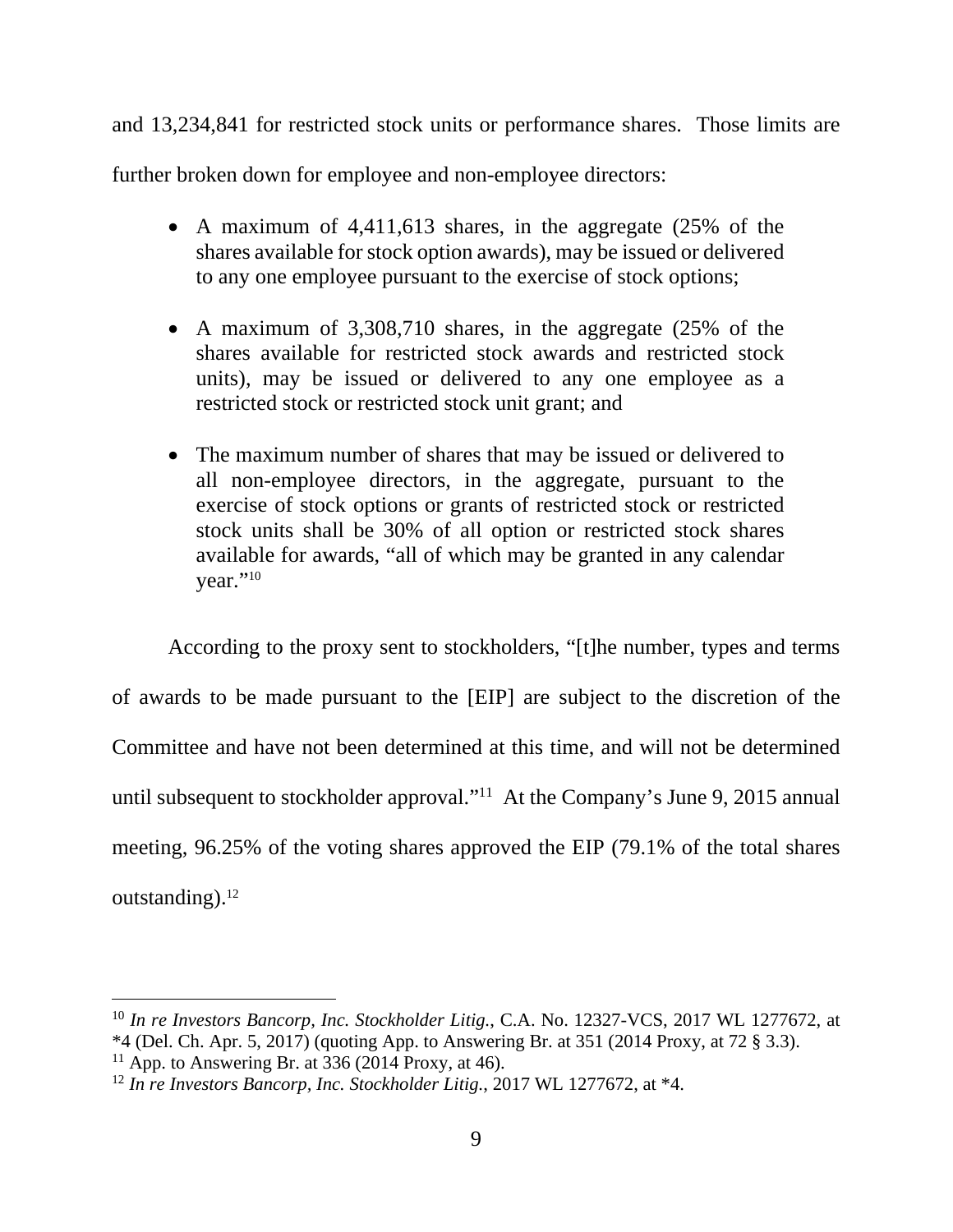Three days after stockholders approved the EIP, the Committee held the first of four meetings and eventually approved awards of restricted stock and stock options to all board members. According to the complaint, these awards were not part of the final 2015 compensation package nor discussed in any prior meetings.<sup>13</sup> The first meeting took place on June 12, 2015. The Committee met with Cummings, Cama, Keshishian (the compensation consultant), and representatives from Luse Gorman (outside counsel) "to begin the process of determining the allocation of shares."<sup>14</sup>

At the second meeting on June 16, 2015, the Committee met with Keshishian, the Luse Gorman representatives, and the full board except Siekerka and Ward, to "gather input" from outside experts and Committee members.<sup>15</sup> They considered a list of the stock options and awards granted by the 164 companies that underwent mutual-to-stock conversions in the last twenty years.<sup>16</sup> Luse Gorman presented an analysis of these companies, selected "based on the size of the company and the size of the equity sold in the second step offering, and the size of the equity plan."17 The complaint alleges that the first two are arbitrary and the third is "a textbook example

<sup>13</sup> App. to Opening Br. at 41, 45–46 (Compl. ¶ 61, 27–29 ¶ 72).

<sup>&</sup>lt;sup>14</sup> *Id.* at 46 (Compl.  $\llbracket$  73). It is unclear when these meetings were planned; but as of the first meeting, the three future meetings had already been scheduled. *Id.* 

<sup>&</sup>lt;sup>15</sup> *Id.* at 47 (Compl. ¶ 75).<br><sup>16</sup> *Id.* 

<sup>&</sup>lt;sup>17</sup> *Id.* at 73 (Compl. ¶ 120).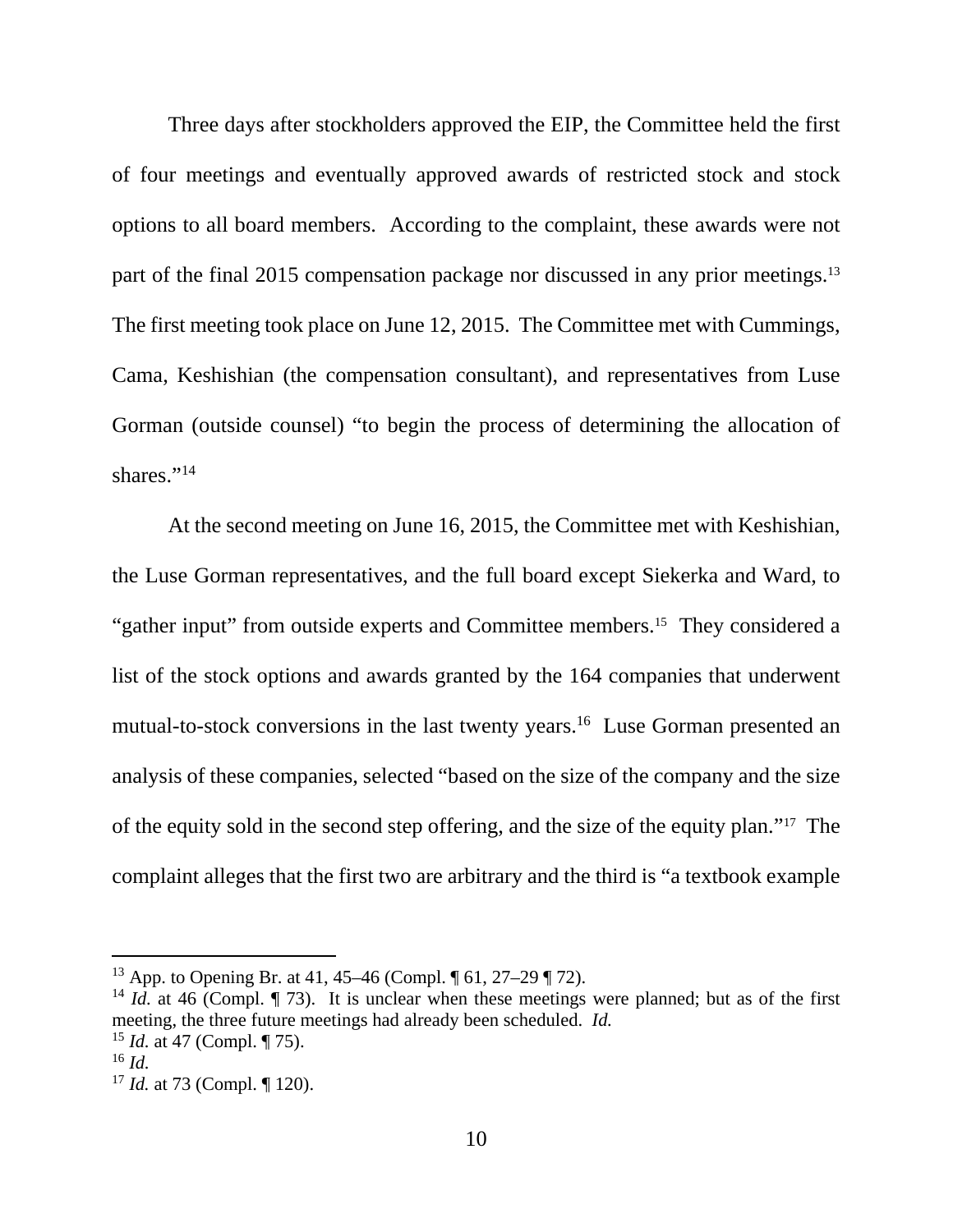of results driven by self-selection bias."18 The plaintiffs also claim that Luse Gorman did not compare five other companies on the list that met the criteria and had more recently undergone conversions—each of which granted significantly lower awards.<sup>19</sup>

At the third meeting on June 19, 2015, the Committee met with Cummings, Cama, Keshishian, and the representatives from Luse Gorman "to have a thorough discussion of all the major decisions" regarding the allocation of shares.<sup>20</sup> They analyzed the circumstances surrounding the peer companies' awards and discussed the EIP, noting the stockholders' authorization of director awards of up to 30% of the EIP's restricted stock options.<sup>21</sup> Cama proposed and the attendees approved the specific awards—including those to Cama and Cummings.<sup>22</sup> According to the plaintiffs, however, the 2016 Proxy disclosed that Cummings and Cama did not attend meetings when their "compensation is being determined."23 The Committee held a fourth and final meeting on June 23, 2015 when the entire board, after hearing from Keshishian and the Luse Gorman representatives, "approve[d] all the

<sup>18</sup> *Id.* at 47 (Compl. ¶ 75).

<sup>19</sup> *Id.* at 71–74 (Compl. ¶¶ 117–22).

<sup>20</sup> *Id.* at 47 (Compl. ¶ 76).

<sup>&</sup>lt;sup>21</sup> *Id.* at 47–48 (Compl. ¶¶ 76–77).

<sup>22</sup> App. to Opening Br. at 129 (Pls.' Opposition to Defs.' Mot. to Dismiss 15, *In re Investors Bancorp, Inc. Stockholder Litig.*, C.A. No. 12327-VCS (Del. Ch. Oct. 13, 2016).

<sup>&</sup>lt;sup>23</sup> App. to Opening Br. at 48 (Compl.  $\P$  77).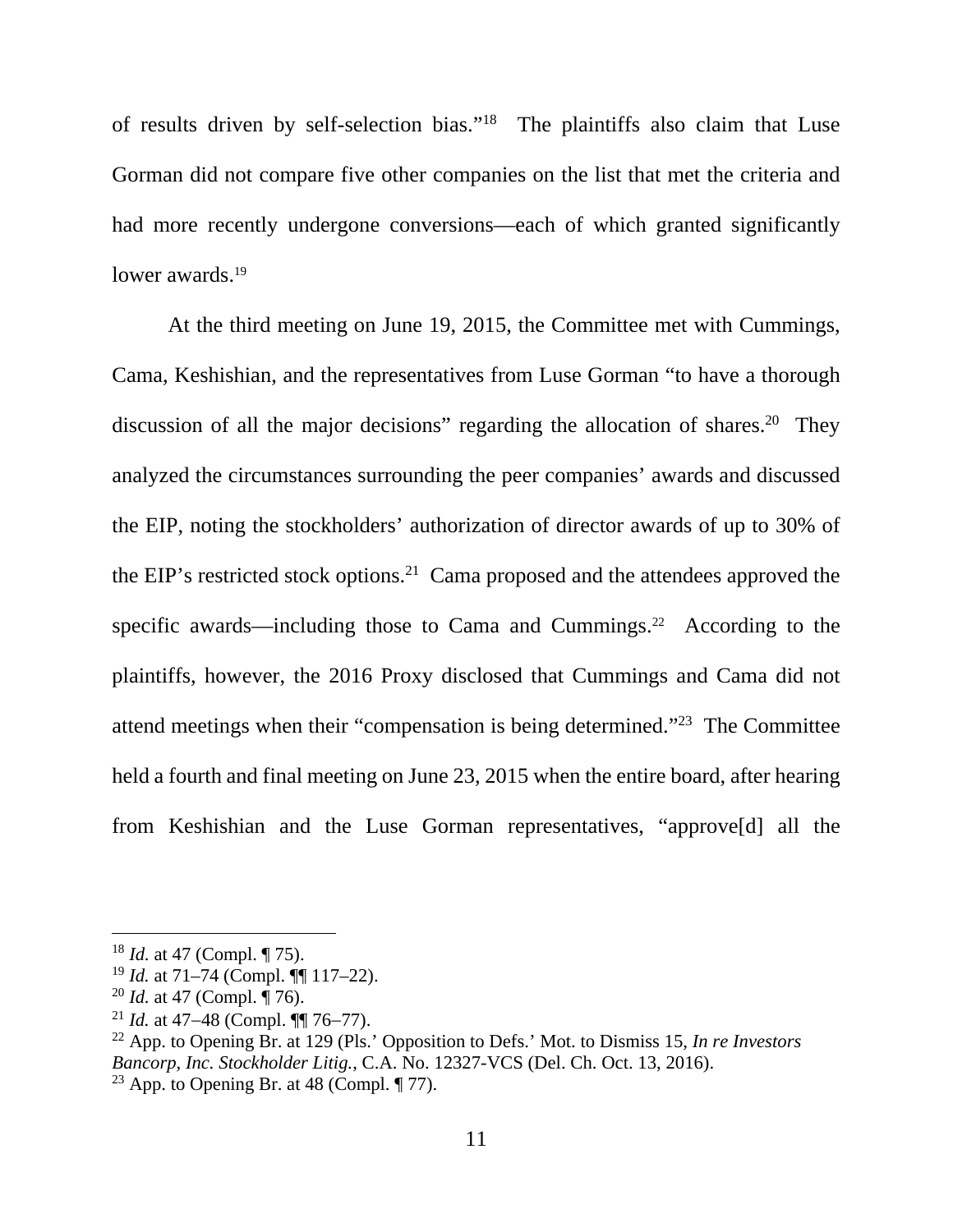components of the incentive stock and option grants for Directors and Management."24

The board awarded themselves 7.8 million shares.<sup>25</sup> Non-employee directors each received 250,000 stock options—valued at \$780,000—and 100,000 restricted shares—valued at \$1,254,000; Cashill and Dittenhafer received 150,000 restricted shares—valued at \$1,881,000—due to their years of service. The non-employee director awards totaled \$21,594,000 and averaged \$2,159,400. Peer companies' non-employee awards averaged \$175,817. Cummings received 1,333,333 stock options and 1,000,000 restricted shares, valued at \$16,699,999 and alleged to be 1,759% higher than the peer companies' average compensation for executive directors. Cama received 1,066,666 stock options and 600,000 restricted shares, valued at \$13,359,998 and alleged to be 2,571% higher than the peer companies' average.

 According to the complaint, the total fair value of the awards was  $$51,653,997$ , broken down by board member as follows:<sup>26</sup>

| <b>Name</b>     | <b>Restricted</b><br><b>Stock</b> | <b>Stock</b><br><b>Options</b> | <b>Total</b> |
|-----------------|-----------------------------------|--------------------------------|--------------|
| <b>Cummings</b> | \$12,540,000                      | \$4,159,999                    | \$16,699,999 |
| Cama            | \$10,032,000                      | \$3,327,998                    | \$13,359,998 |
| Albanese        | \$1,254,000                       | \$780,000                      | \$2,034,000  |

<sup>24</sup> *Id.* (Compl. ¶ 78).

<sup>25</sup> *Id.* at 50 (Compl. ¶ 82).

<sup>26</sup> *Id.* at 51 (Compl. ¶ 32); *In re Investors Bancorp, Inc. Stockholder Litig.*, 2017 WL 1277672, at \*5.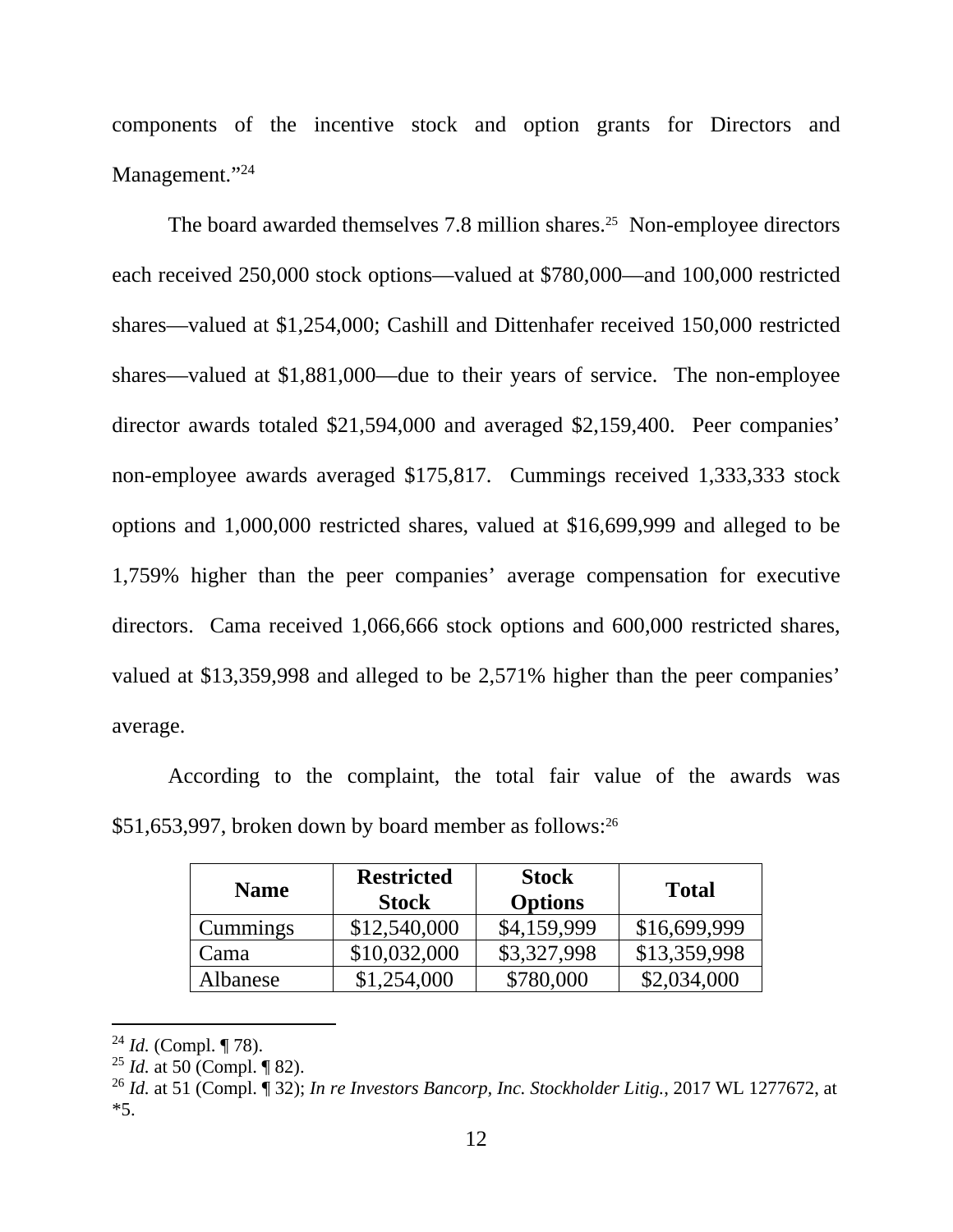| Bone          | \$1,254,000 | \$780,000 | \$2,034,000  |
|---------------|-------------|-----------|--------------|
| <b>Byrnes</b> | \$1,254,000 | \$780,000 | \$2,034,000  |
| Cashill       | \$1,881,000 | \$780,000 | \$2,661,000  |
| Cosgrove      | \$1,254,000 | \$780,000 | \$2,034,000  |
| Dittenhafer   | \$1,881,000 | \$780,000 | \$2,661,000  |
| Dugan         | \$1,254,000 | \$780,000 | \$2,034,000  |
| Garibaldi     | \$1,254,000 | \$780,000 | \$2,034,000  |
| Siekerka      | \$1,254,000 | \$780,000 | \$2,034,000  |
| Ward          | \$1,254,000 | \$780,000 | \$2,034,000  |
| <b>Total</b>  |             |           | \$51,653,997 |

 After the Company disclosed the awards, stockholders filed three separate complaints in the Court of Chancery alleging breaches of fiduciary duty by the directors for awarding themselves excessive compensation. Following the filing of a consolidated complaint, the defendants moved to dismiss under Court of Chancery Rule 12(b)(6) for failure to state a claim and under Court of Chancery Rule 23.1 for failure to make a demand before filing suit.

 The Court of Chancery granted both motions and dismissed the plaintiffs' complaint.27 Relying on the court's earlier decisions in *In re 3COM Corp*. 28 and *Calma on Behalf of Citrix Systems, Inc. v. Templeton*, 29 the court dismissed the complaint against the non-employee directors because the EIP contained "meaningful, specific limits on awards to all director beneficiaries" like the *3COM* plan, as opposed to the broad-based plan in *Citrix* that contained a generic limit

<sup>27</sup> *In re Investors Bancorp, Inc. Stockholder Litig.*, 2017 WL 1277672, at \*12.

<sup>28</sup> C.A. No. 16721, 1999 WL 1009210 (Del. Ch. Oct. 25, 1999).

 $29$  114 A.3d 563 (Del. Ch. 2015).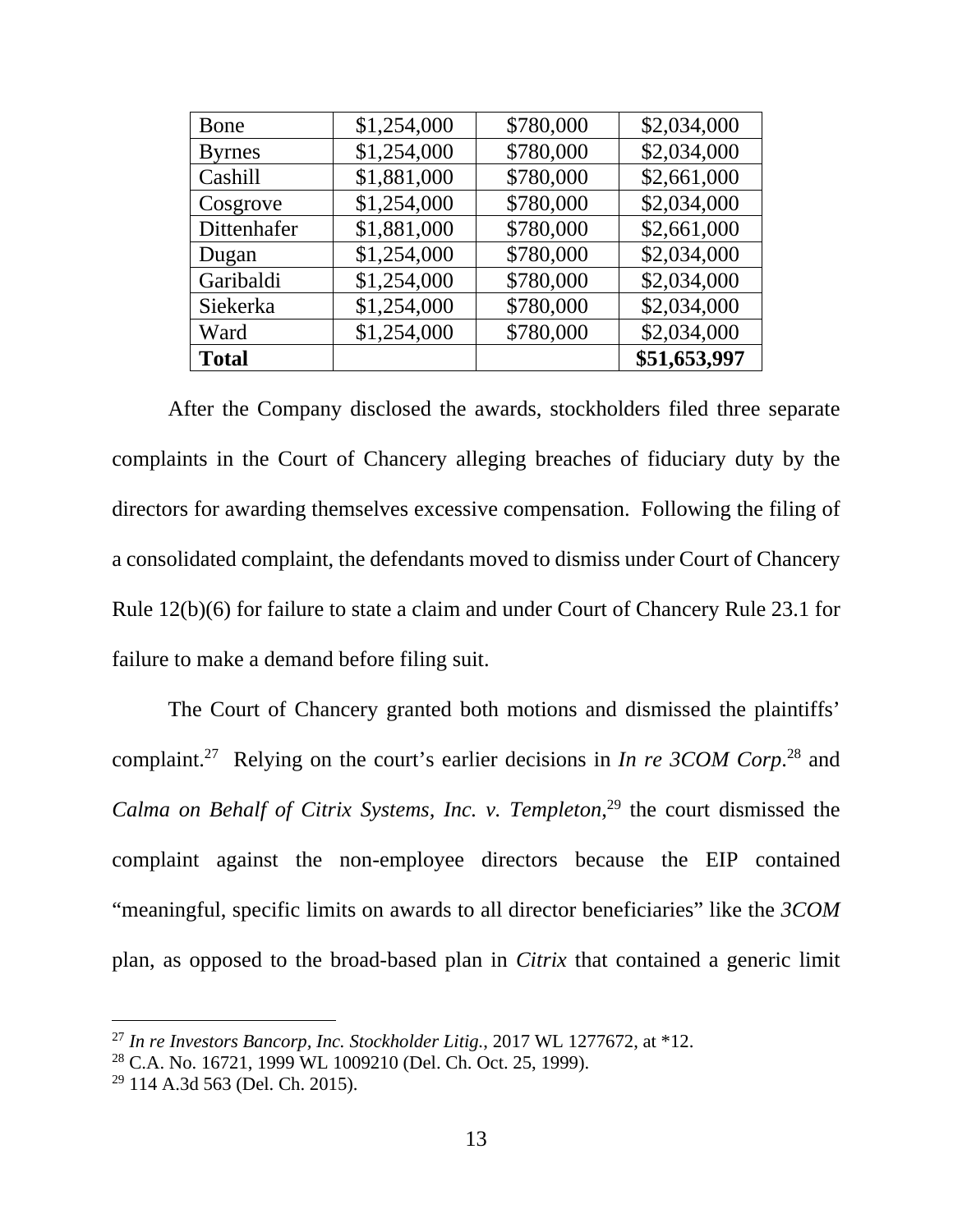covering director and non-director beneficiaries.30 The court also dismissed the claims directed to the executive directors because the plaintiffs failed to make a presuit demand on the board.

 We review the Court of Chancery decision dismissing the complaint *de novo*. 31

#### **II.**

Unless restricted by the certificate of incorporation or bylaws, Section 141(h) of Delaware General Corporation Law ("DGCL") authorizes the board "to fix the compensation of directors."32 Although authorized to do so by statute, when the board fixes its compensation, it is self-interested in the decision because the directors are deciding how much they should reward themselves for board service.<sup>33</sup> If no other factors are involved, the board's decision will "lie outside the business judgment rule's presumptive protection, so that, where properly challenged, the receipt of self-determined benefits is subject to an affirmative showing that the

<sup>30</sup> *In re Investors Bancorp, Inc. Stockholder Litig.*, 2017 WL 1277672, at \*8.

<sup>31</sup> *Gantler v. Stephens*, 965 A.2d 695, 703 (Del. 2009).

<sup>32 8</sup> *Del. C.* § 141(h).

<sup>33</sup> *Texlon Corp. v. Meyerson*, 802 A.2d 257, 262 (Del. 2002).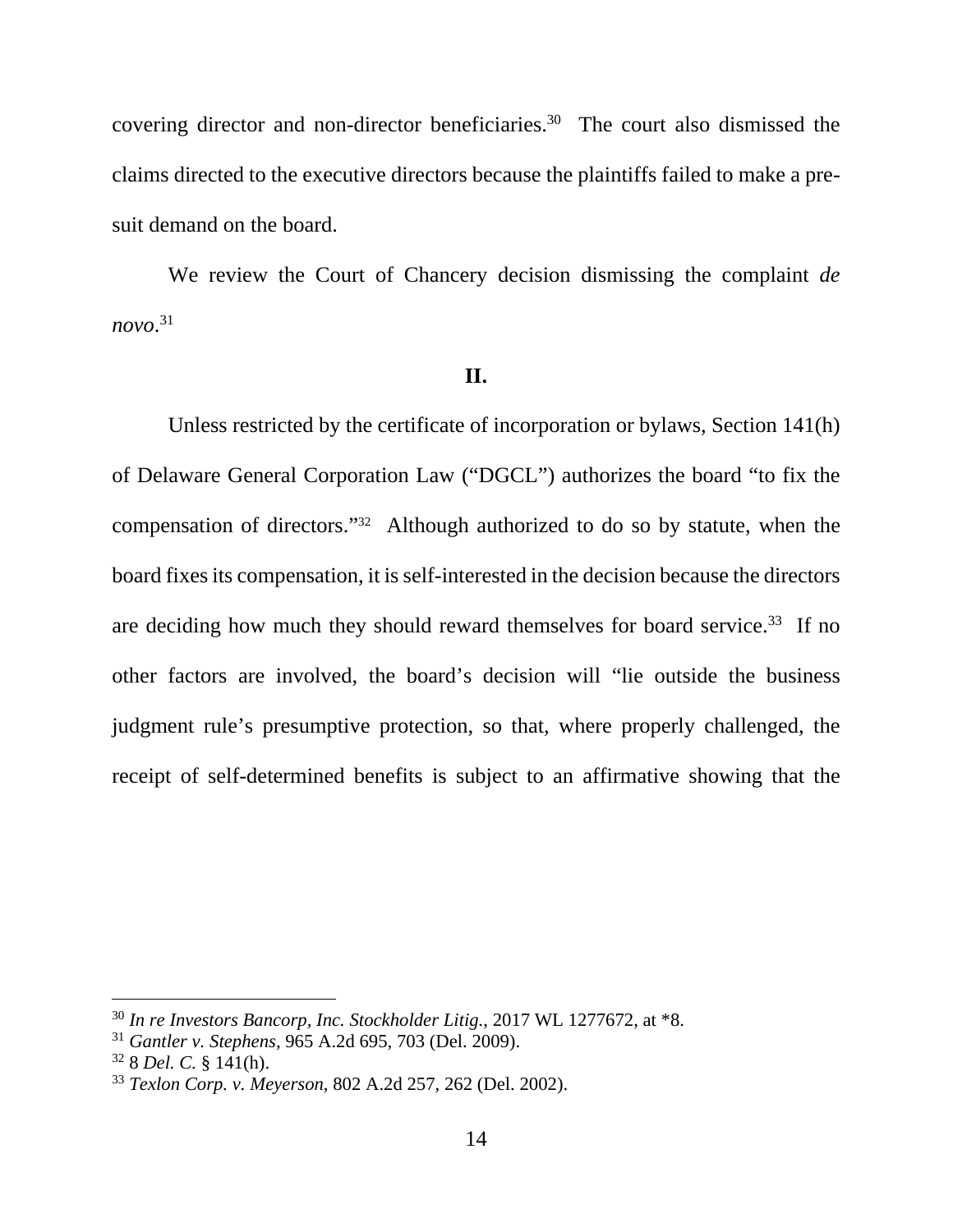compensation arrangements are fair to the corporation."34 In other words, the entire fairness standard of review will apply.35

Other factors do sometimes come into play. When a fully informed, uncoerced, and disinterested majority of stockholders approve the board's authorized corporate action, the stockholders are said to have ratified the corporate act. Stockholder ratification of corporate acts applies in different corporate law settings.<sup>36</sup> Here, we address the affirmative defense of stockholder ratification of director self-compensation decisions.

*A.*

Early Supreme Court cases recognized a ratification defense by directors when reviewing their self-compensation decisions. In the 1952 decision *Kerbs v*. *California Eastern Airways, Inc.*, a stockholder filed suit against the directors attacking a stock option and profit sharing plan on a number of grounds.37 As to the

<sup>34</sup> *Id.* at 257; *see also Gottlieb*, 90 A.2d at 663 ("[W]here a majority of the directors representing the corporation are conferring benefits upon themselves out of the assets of the corporation, we do not understand [the business judgment rule] to have any application what[so]ever.").

<sup>35</sup> *Citrix*, 114 A.3d at 577 (quoting *Cede & Co. v. Technicolor, Inc*., 634 A.2d 345, 361 (Del. 1993)) ("[T]he Court reviews the directors' decision under the entire fairness standard, in which case the directors must establish 'to the *court's* satisfaction that the transaction was the product of both fair dealing *and* fair price.'").

<sup>36</sup> *See, e.g.*, *Gantler*, 965 A.2d at 712 (proposal to reclassify shares); *In re Gen. Motors (Hughes) S'holder Litig*., 897 A.2d at 166 (series of financial transactions splitting off a subsidiary); *Stroud v. Grace*, 606 A.2d 75, 84 (Del. 1992) (amendments to a company's charter and bylaws); *Fliegler v. Lawrence*, 361 A.2d 218, 220 (Del. 1976) (director decision to exercise an option for shares); *Kleinman v. Saminsky*, 200 A.2d 572, 575 (Del. 1964) (underwriting contracts and management fees).

<sup>37 90</sup> A.2d 652.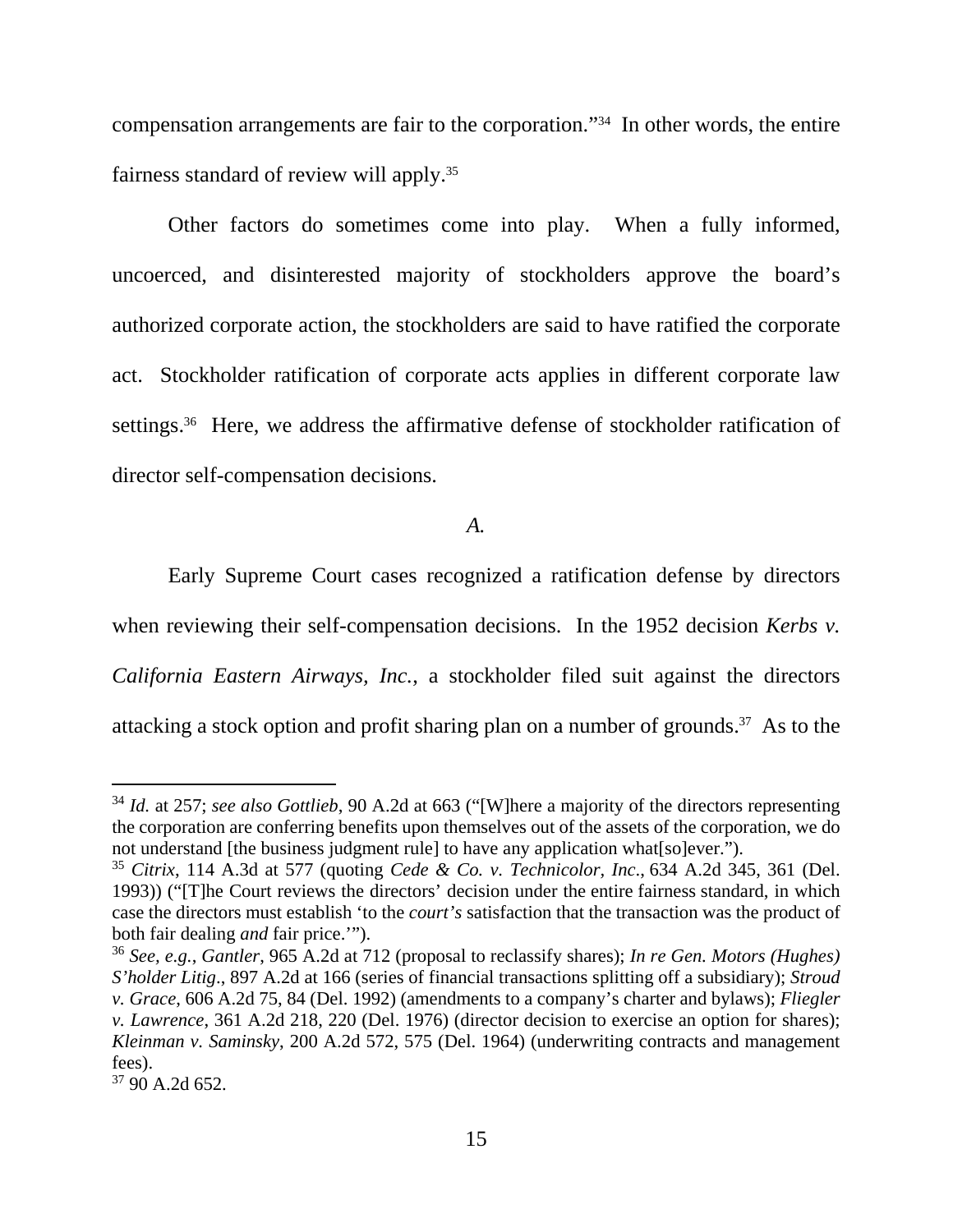stock option plan, 250,000 shares of the corporation's unissued stock were granted in specific amounts to named executives of the corporation at a \$1 per share exercise price.38 The profit sharing plan was based on a mathematical formula tied to the financial performance of the corporation.39 Both plans were approved at a board meeting where five of the eight directors were beneficiaries of both plans.40 The stockholders approved the plans.

Addressing the effect of stockholder approval of the stock option plan, our Court held that "ratification cures any voidable defect in the action of the [b]oard. Stockholder ratification of voidable acts of directors is effective for all purposes unless the action of the directors constituted a gift of corporate assets to themselves or was ultra vires, illegal, or fraudulent."41 As to the profit sharing plan, the Court viewed things differently because "the effectiveness of such ratification depends upon the type of notice sent to the stockholder and the explanation to them of the plan itself,"42 and the record on appeal was insufficient to determine the adequacy of the disclosures.<sup>43</sup>

 $39$  *Id.* 

-

<sup>40</sup> *Id.* 

<sup>38</sup> *Id.* at 655.

<sup>41</sup> *Id.* (citations omitted).

 $42$  *Id.* at 659–60.

<sup>43</sup> *Id.* at 655.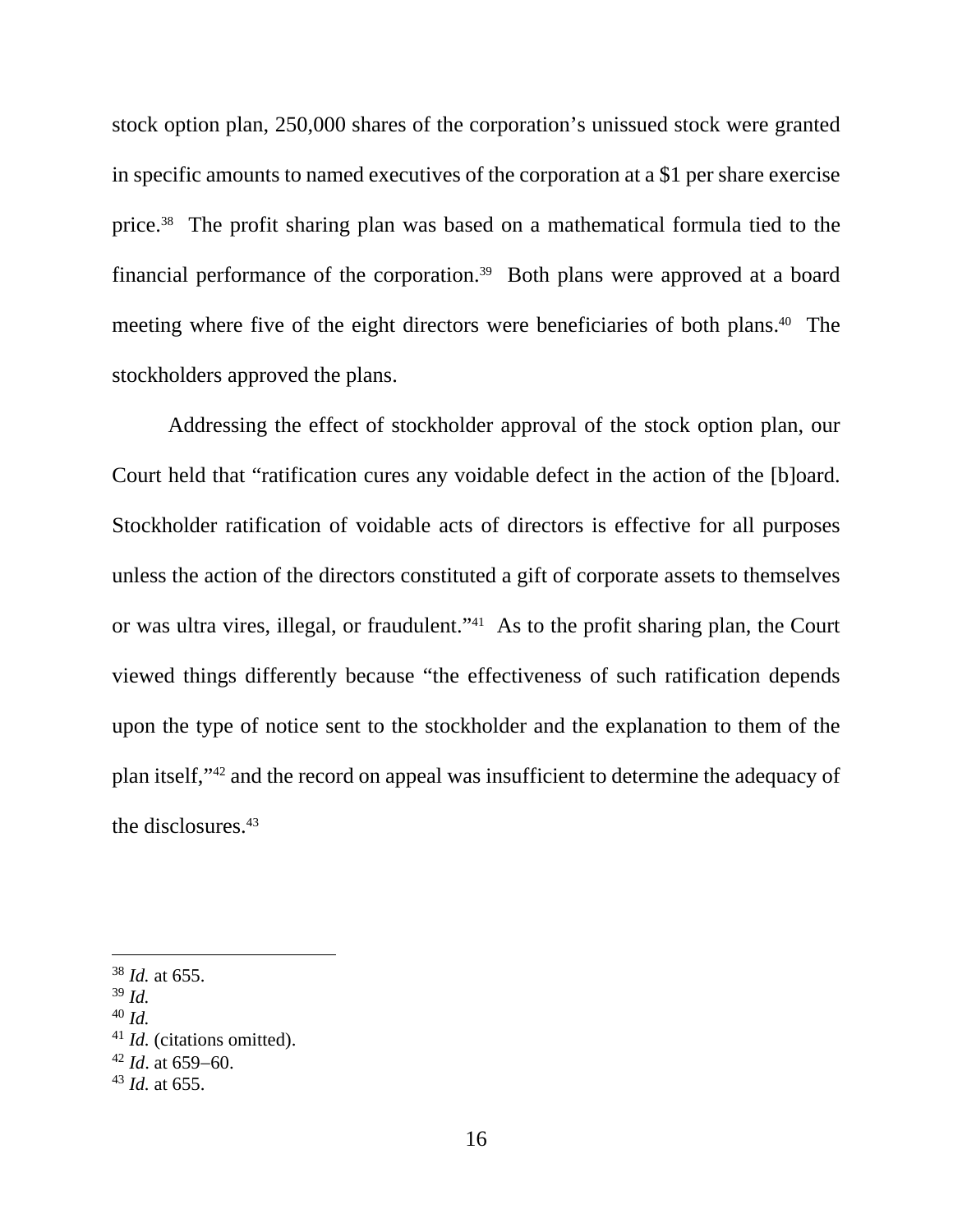The stock option plan approved by the stockholders in *Kerbs* was selfexecuting, meaning once approved by the stockholders, implementing the awards required no discretion by the directors.<sup>44</sup> The Court addressed a similar dispute in a case decided the following day. In *Gottlieb v. Heyden Chemical Corp.*,<sup>45</sup> the restricted stock option plan granted specific company officers—six of whom were board members—present and future options to purchase fixed amounts of common stock at prices to be set by the board, subject to a price collar. The plan was contingent upon ratification by a majority of the stockholders.<sup>46</sup> In advance of the stockholder meeting, the board disclosed the names of the officers receiving the awards, the number of shares allocated to each, the price per share, and the schedule for future issuances.<sup>47</sup> The stockholders approved the plan.<sup>48</sup>

After initially denying the stockholder's challenge to the plan, on reargument, the Court noted the effect of stockholder ratification. For the current awards specifically approved by the stockholders:

Where there is stockholder ratification, . . . the burden of proof is shifted to the objector. In such a case the objecting stockholder must convince the court that no person of ordinary sound business judgment would be

<sup>44</sup> *Id.*

<sup>45 90</sup> A.2d 660 (Del. 1960).

<sup>46</sup> *Id.* at 661.

<sup>47</sup> *Id.* at 662.

<sup>48</sup> *Id.*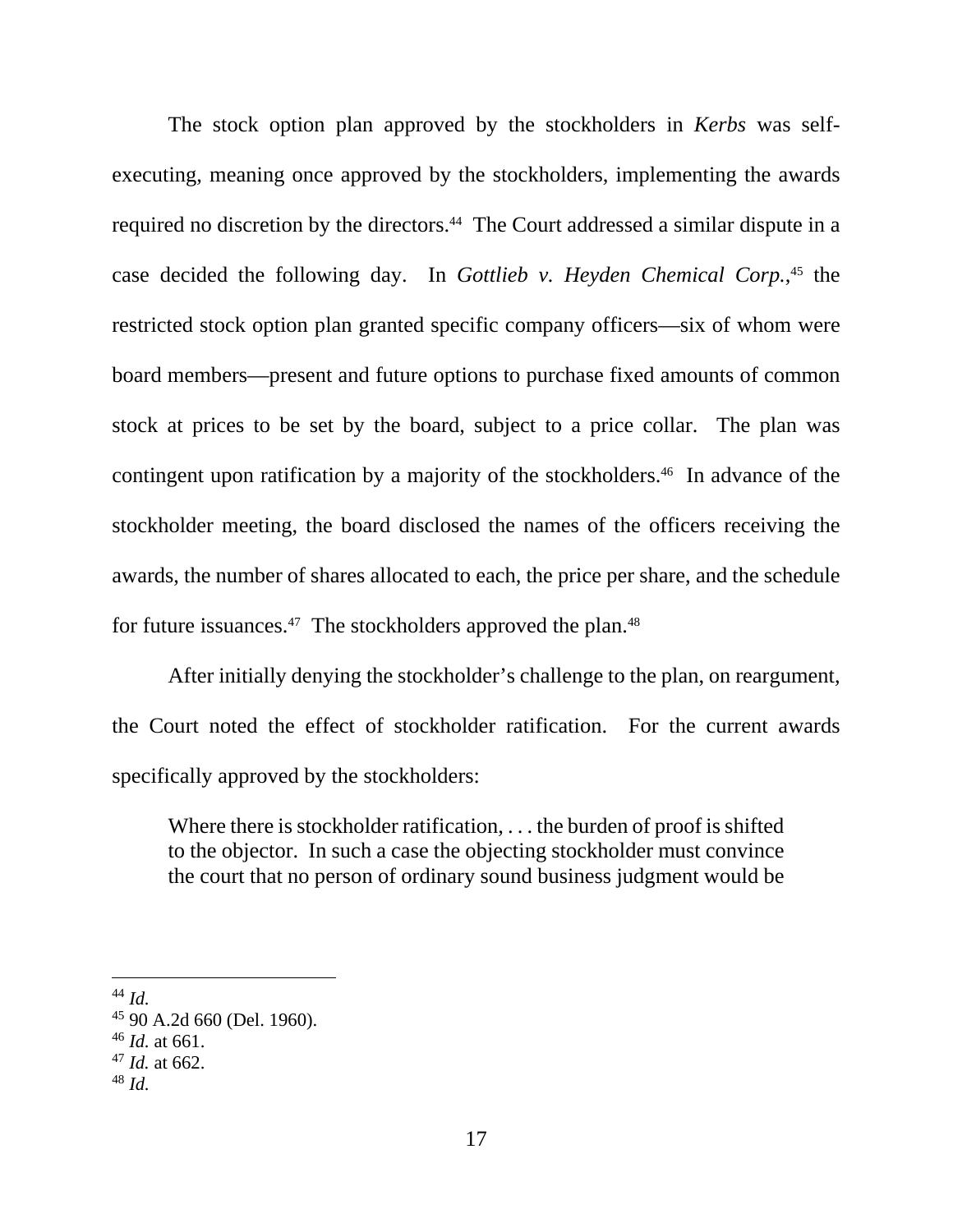expected to entertain the view that the consideration furnished by the individual directors is a fair exchange for the options conferred.<sup>49</sup>

But, for the options subject to future awards, the court explained that they were not ratified because the 25,500 shares had not been placed into any contracts prior to approval.<sup>50</sup> The stockholders only approved the allocation of shares "of a certain general pattern," but "nobody [knew] what all of the terms of these future contracts [would] be."51 The Court concluded that ratification "cannot be taken to have approved specific bargains not yet proposed."52 Thus, after *Kerbs* and *Gottlieb*, directors could successfully assert the ratification defense when the stockholders were fully informed and approved stock option plans containing specific director awards. But the award of "specific bargains not yet proposed" could not be ratified by general stockholder approval of the compensation plan.<sup>53</sup>

<sup>49</sup> *Gottlieb*, 91 A.2d at 58; *see id*. ("Where there was stockholder ratification, however, the court will look into the transaction only far enough to see whether the terms are so unequal as to amount to waste, or whether, on the other hand, the question is such a close one as to call for the exercise of what is commonly called 'business judgment.'").

 $50$  *Id.* at 59–60.

 $51$  *Id.* at 60.

<sup>52</sup> *Id*. In another early case, *Kaufman v. Shoenberg*, 91 A.2d 786 (Del. Ch. 1952), the Court of Chancery addressed a stockholder challenge to the consideration the corporation received for a restricted stock option plan. The plan in *Kaufman* did not specify the awards to be issued, but the awards were administered by a board committee that did not receive options under the plan. *Id.* at 788–89, 793. The Chancellor held that "independent stockholder ratification of an interested director transaction" led to the conclusion that "the objecting stockholder has the burden of showing that no person of ordinary sound business judgment would say that the consideration received for the options was a fair exchange for the options granted." *Id.* at 791.

<sup>53</sup> *Gottlieb*, 91 A.2d at 58.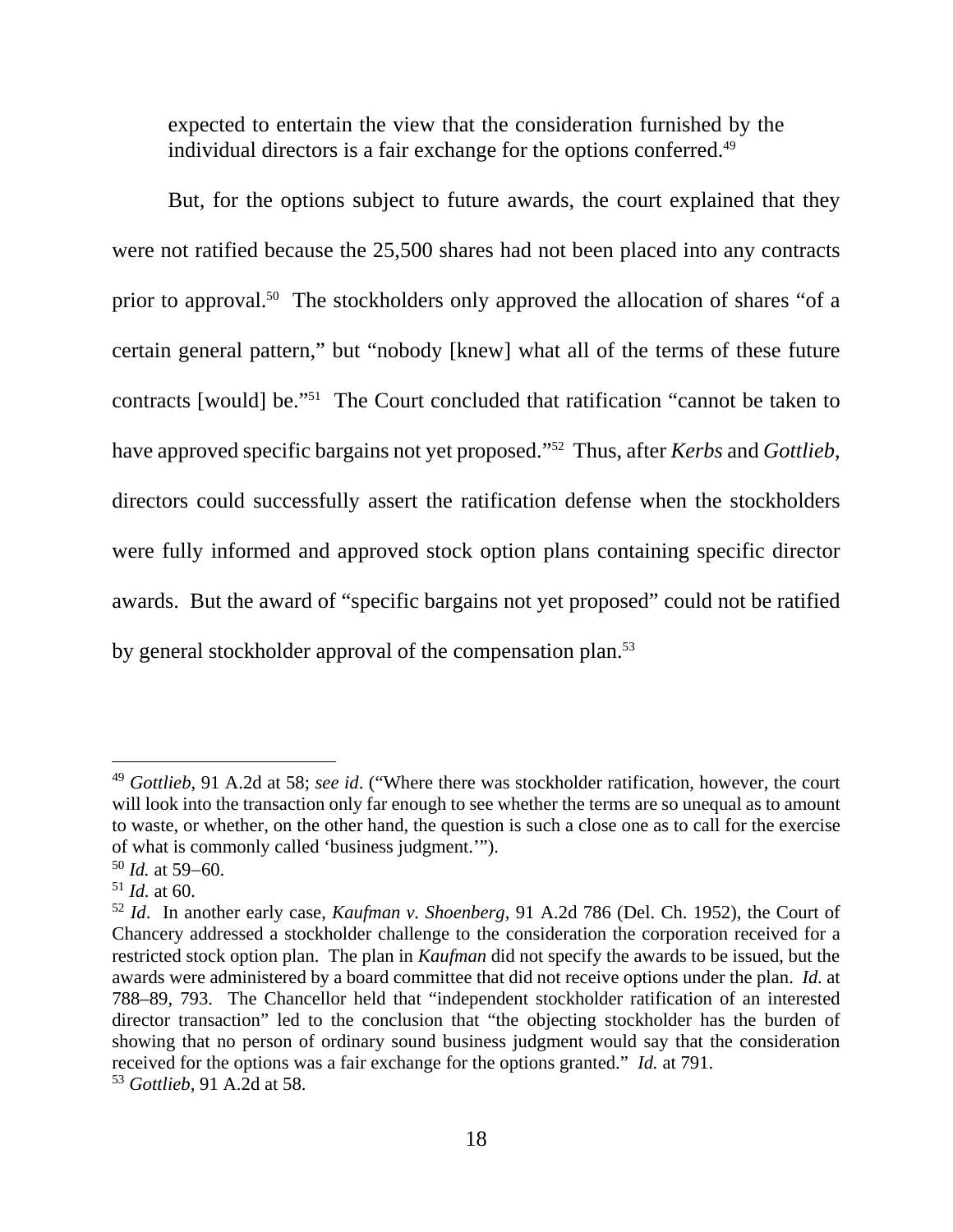Our Court has not considered ratification of director self-compensation decisions since *Kerbs* and *Gottlieb*. The Court of Chancery has, however, continued to develop this area of the law.

### *B.*

Following the Supreme Court's lead recognizing the ratification defense only when specific acts are presented to the stockholders for approval, the Court of Chancery in *Steiner v. Meyerson*<sup>54</sup> and *Lewis v. Vogelstein*<sup>55</sup> recognized the directors' ratification defense when awards made to directors under equity compensation plans were specific as to amounts and value. In *Steiner*, the stock option plan granted each non-employee director "an option to purchase 25,000 shares upon election to the Telxon board, and an additional 10,000 shares on the anniversary of his election while he remains on the board."<sup>56</sup> In *Lewis*, the plan provided for two categories of director compensation: (i) one-time grants of 15,000 options per director; and (ii) annual grants of up to 10,000 options per director depending on length of board service.<sup>57</sup> The plans were self-executing, meaning that no further director action was required to implement the awards as they were earned. In both cases, the Court of

<sup>54</sup> C.A. No. 13139, 1995 WL 441999 (Del. Ch. July 19, 1995).

<sup>55 699</sup> A.2d at 338.

<sup>56</sup> 1995 WL 441999, at \*5.

 $57$  699 A.2d at 329–30.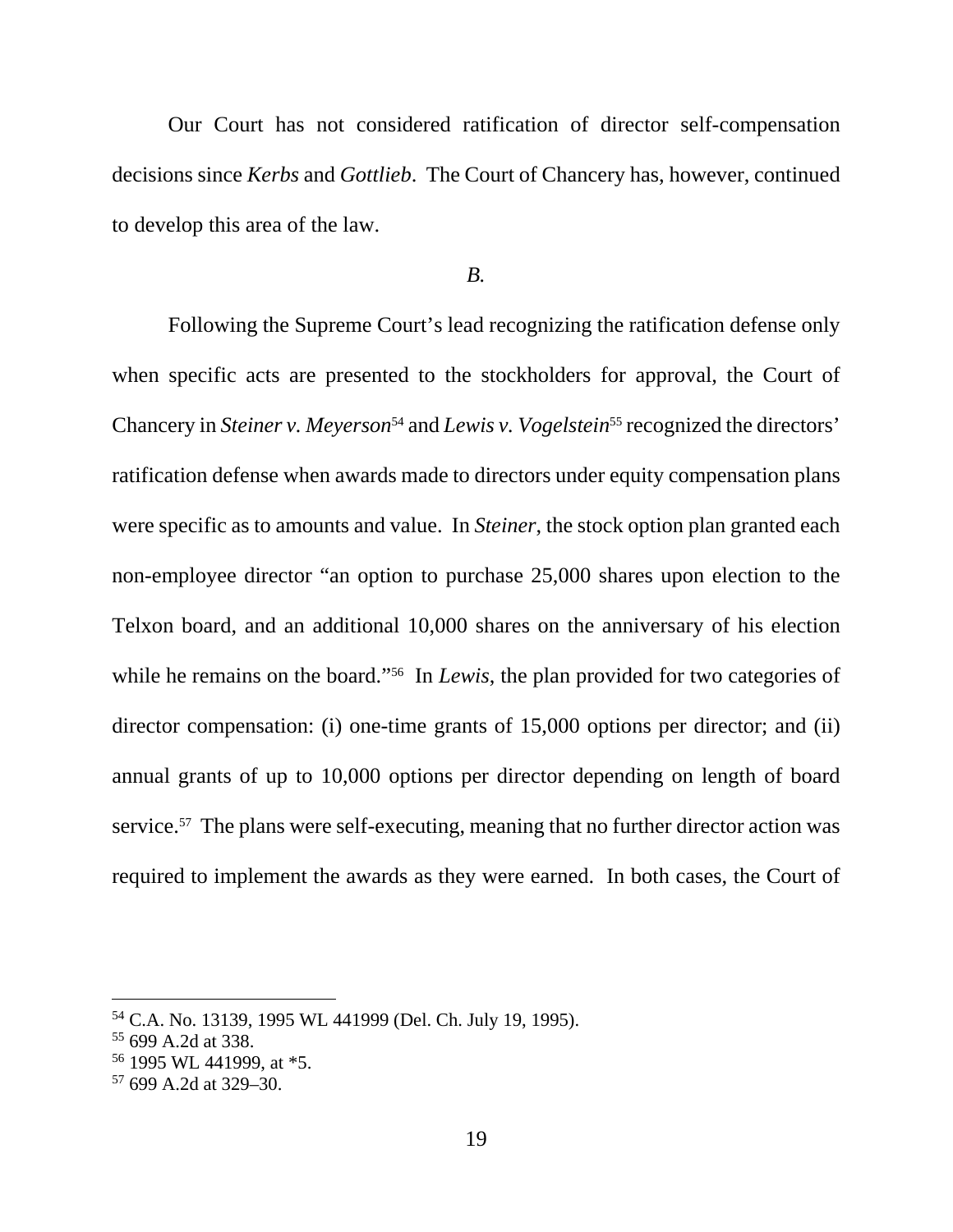Chancery held that the stockholders validly ratified the awards, and the standard of review following ratification was waste.58

Two Court of Chancery decisions following *Steiner* and *Lewis* addressed a twist in previous cases that bears directly on this appeal—the plans approved by the stockholders set upper limits on the amounts to be awarded, but allowed the directors to decide the specific awards or change the conditions of the awards after stockholder approval.59 In *In re 3COM Corp. Shareholders Litigation*, the option grants were based on "specific ceilings on the awarding of options each year" which "differ based on specific categories of service, such as service on a committee, position as a lead director, and chairing the [b]oard."60 The plaintiff alleged in conclusory fashion that grants made by the board were "lavish and excessive compensation tantamount to a waste of corporate assets."61 Because the board exercised its discretion within the specific limits approved by the stockholders, the Court of

<sup>58</sup> In *Lewis*, Chancellor Allen explored the ratification defense through the lens of agency, finding that ratification "contemplates the ex post conferring upon or confirming of the legal authority of an agent in circumstances in which the agent had no authority or arguably had no authority. . . . [T]he effect of informed ratification is to validate or affirm the act of the agent as the act of the principal." 699 A.2d at 334 (citing Restatement (Second) of Agency § 82 (1958)). The Chancellor also observed that the standard of review following stockholder ratification of director selfcompensation decisions evolved from the *Kerbs* proportionality or reasonableness standard when considering the adequacy of the consideration to a waste standard. *Id.* at 338 (citing *Michelson v Lewis*, 407 A.2d 211 (Del. 1979)).

<sup>59</sup> *In re 3Com Corp. S'holders Litig.*, 1999 WL 1009210, at \*2–3; *Criden v. Steinberg*, 2000 WL 354390, at \*2 (Del. Ch. Mar. 23, 2000).

<sup>60 1999</sup> WL 1009210, at \*3 n.9.

 $^{61}$  *Id.* at  $*1$ .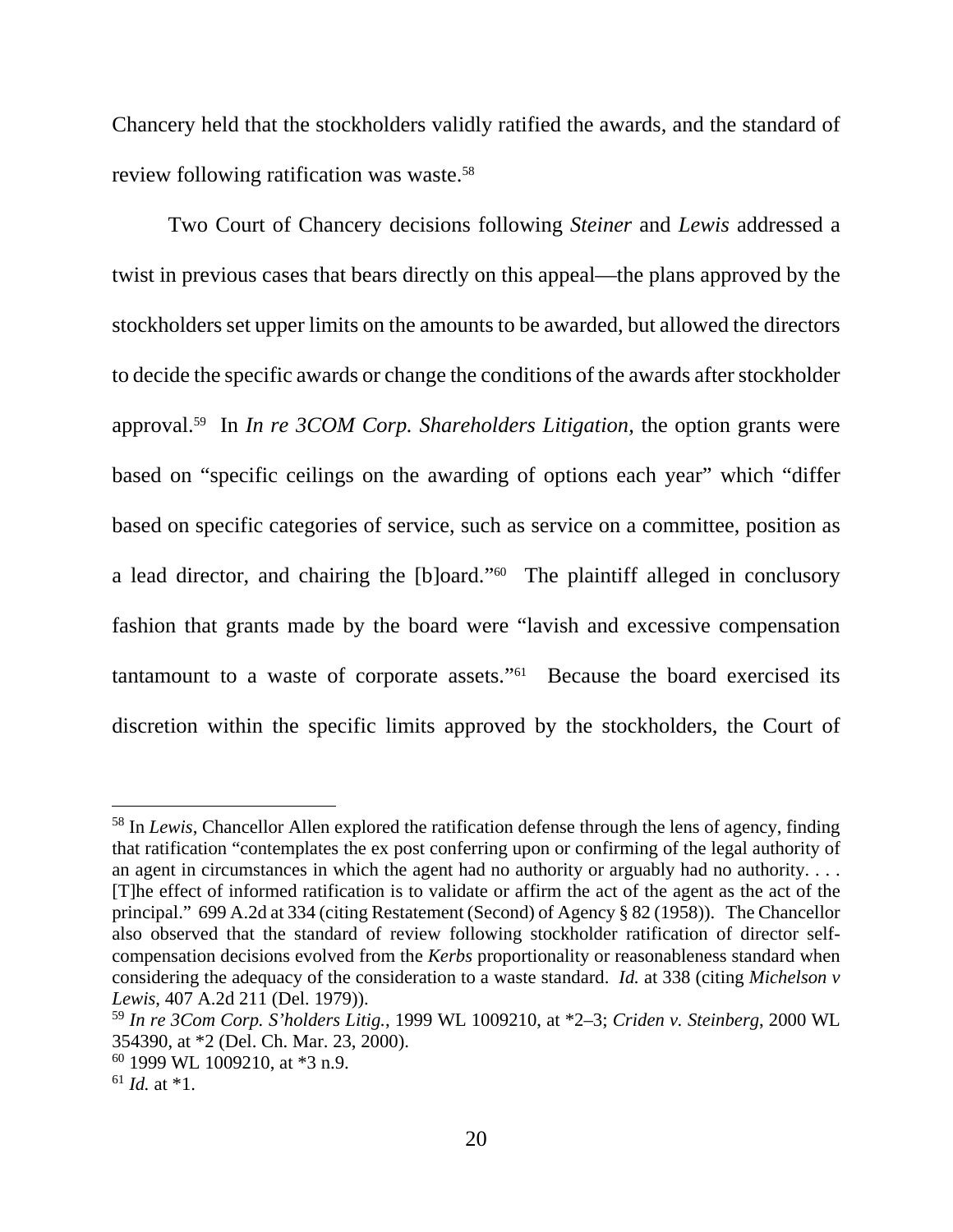Chancery determined that the stockholder approval of the plan parameters extended to the specific awards made after plan approval.<sup>62</sup> Thus, the directors' post-approval compensation decisions were subject to the business judgment rule standard of review, requiring the directors to show waste.<sup>63</sup>

In *Criden v. Steinberg*, the Court of Chancery addressed a broad-based stock option plan that allowed the directors to re-price the options after stockholder approval of the plan. $64$  The re-pricing decisions, although not submitted to the stockholders for approval, were subject to a business judgment standard of review.<sup>65</sup> According to the court, the stockholders approved a plan setting the re-pricing parameters, and the directors re-priced the options within those parameters.<sup>66</sup> Thus, the directors' decisions were reviewed under a business judgment rule standard of review.

After *3COM* and *Criden*, the Court of Chancery decided *Sample v. Morgan*. 67 In *Sample*, the Court addressed two non-employee directors on the compensation committee who awarded 200,000 shares to the company's three employee directors under a management stock incentive plan.<sup>68</sup> A disinterested majority of Randall

<sup>62</sup> *Id.* at \*2.

<sup>63</sup> *Id.*

<sup>&</sup>lt;sup>64</sup> 2000 WL 354390.

<sup>65</sup> *Id.* at \*3–4.

<sup>66</sup> *Id.* at \*4.

<sup>67</sup> *Sample v. Morgan*, 914 A.2d 647 (Del. Ch. 2007).

<sup>&</sup>lt;sup>68</sup> The company granted 100,000 shares to the CEO, 75,000 shares to the Vice President of Manufacturing, and 25,000 shares to the CFO. *Id.* at 654.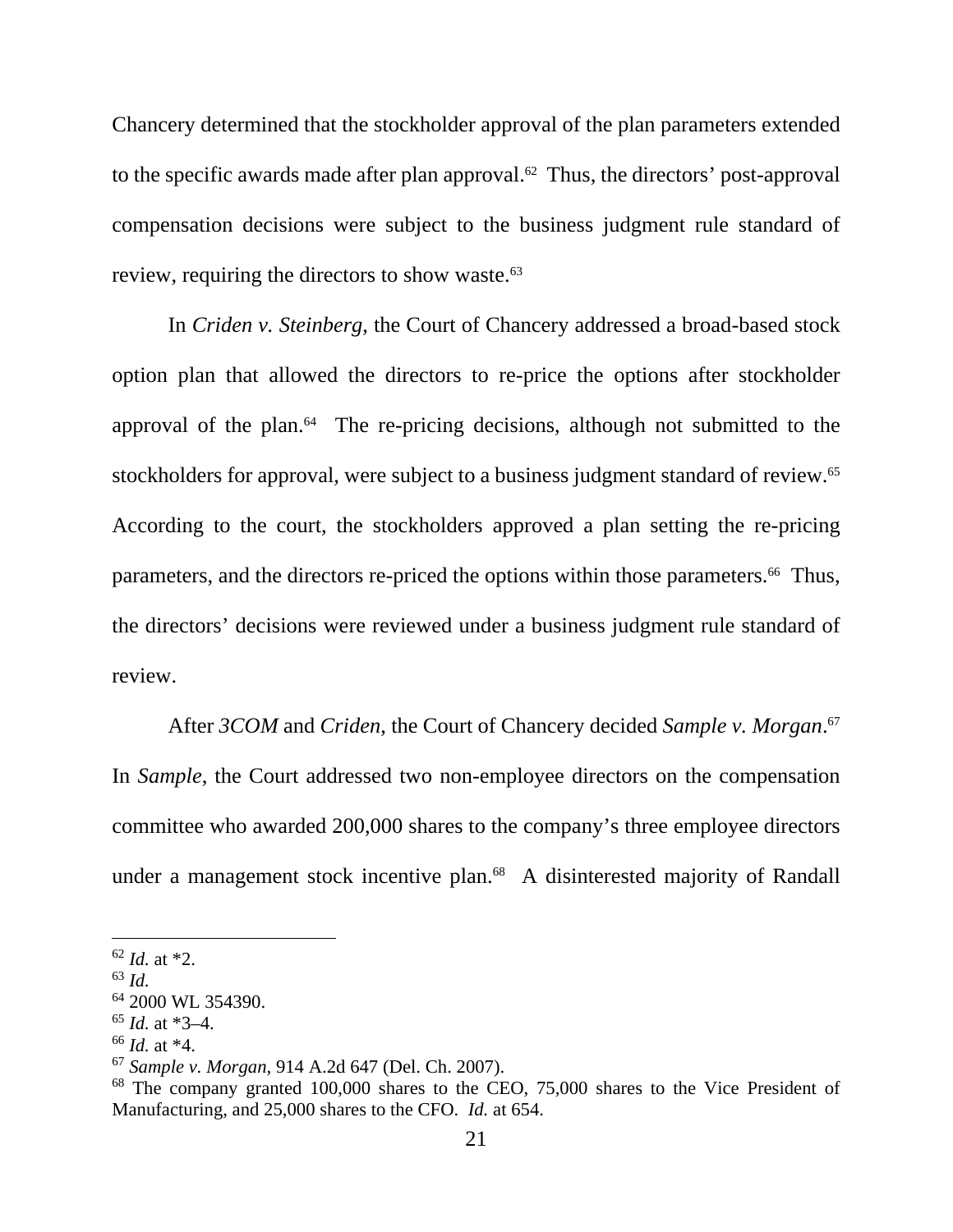Bearings' stockholders had previously approved the plan, which authorized up to 200,000 shares, with no parameters on how the shares should be awarded. The court rejected a ratification defense and stated:

[T]he Delaware doctrine of ratification does not embrace a "blank check" theory. When uncoerced, fully informed, and disinterested stockholders approve a specific corporate action, the doctrine of ratification, in most situations, precludes claims for breach of fiduciary duty attacking that action. But the mere approval by stockholders of a request by directors for the authority to take action within broad parameters does not insulate all future action by the directors within those parameters from attack. Although the fact of stockholder approval might have some bearing on consideration of a fiduciary duty claim in that context, it does not, by itself, preclude such a claim. An essential aspect of our form of corporate law is the balance between law (in the form of statute and contract, including the contracts governing the internal affairs of corporations, such as charters and bylaws) and equity (in the form of concepts of fiduciary duty). Stockholders can entrust directors with broad legal authority precisely because they know that that authority must be exercised consistently with equitable principles of fiduciary duty. Therefore, the entrustment to the [compensation committee] of the authority to issue up to 200,000 shares to key employees under discretionary terms and conditions cannot reasonably be interpreted as a license for the [c]ommittee and other directors making proposals to it to do whatever they wished, unconstrained by equity. Rather, it is best understood as a decision by the stockholders to give the directors broad legal authority and to rely upon the policing of equity to ensure that that authority would be utilized properly. For this reason alone, the directors' ratification argument fails.69

The court in *Sample* did not address either *3COM* or *Criden*. But, in *Seinfeld* 

*v. Slager*, 70 the court addressed *3COM* and a concern that recognizing ratification for

<sup>69</sup> *Id.* at 663–64.

 $70$  2012 WL 2501105, at  $*11-12$ .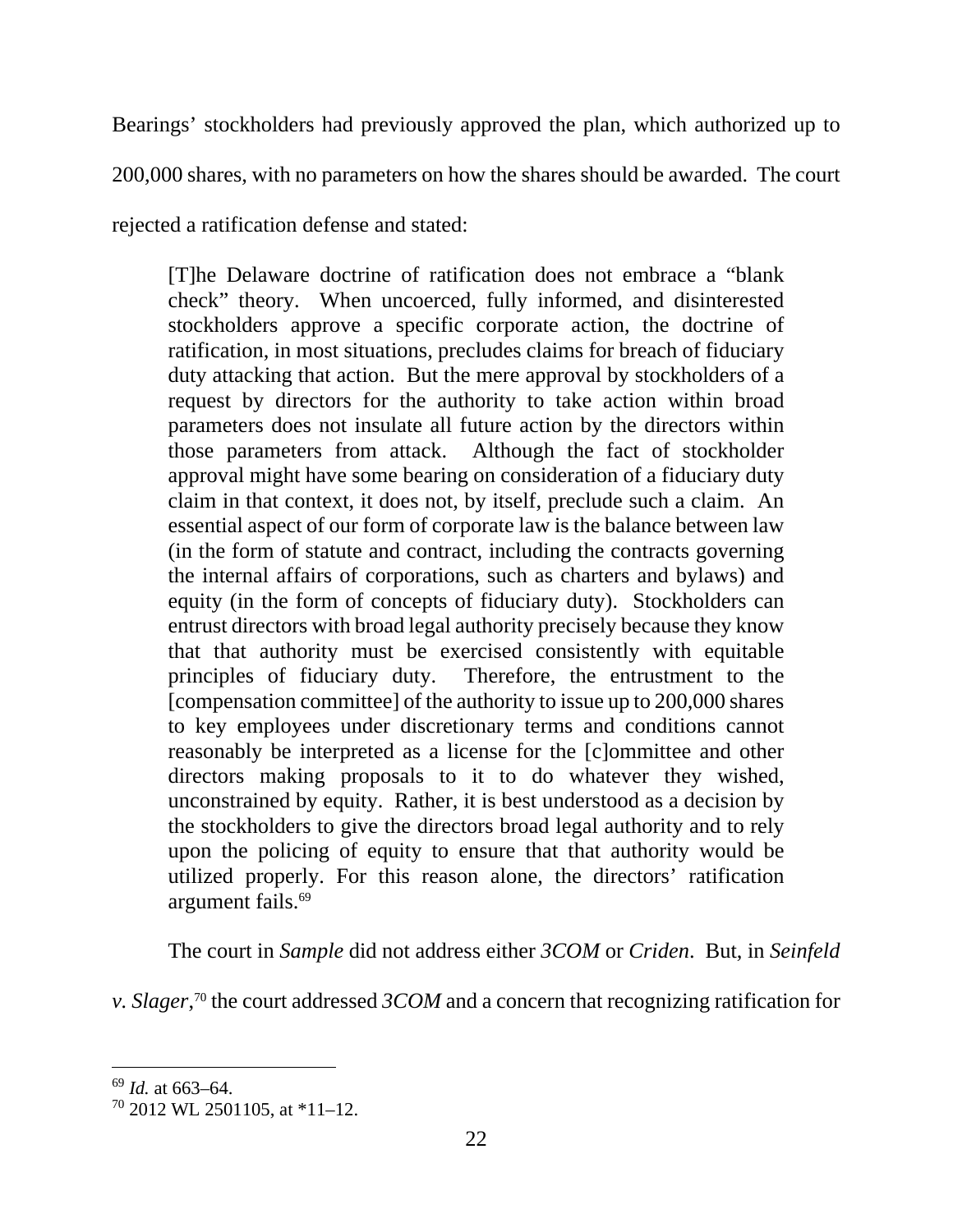plans approved by stockholders with only general parameters for making compensation awards provided insufficient protection from possible self-dealing. The plan in *Seinfeld* was a broad-based plan applying to directors, officers, and employees.<sup>71</sup> Unlike the plan in *3COM*, where each category of beneficiaries had an upper limit on what they could receive, the *Seinfeld* plan contained a single generic limit on awards, with no restrictions on how the awards could be distributed to the different classes of beneficiaries.<sup>72</sup> Rather than essentially approve a blank check, or in the Vice Chancellor's words—give the directors carte blanche—to make awards as the directors saw fit, the court required "some *meaningful* limit imposed by the stockholders on the [b]oard for the plan to be consecrated by *3COM* and receive the blessing of the business judgment rule."73 Thus, after *Seinfeld*, directors could retain the discretion to make awards after stockholder plan approval, but the plan had to contain meaningful limits on the awards the directors could make to themselves before ratification could be successfully asserted.

Finally, in *Cambridge Retirement System v. Bosnjak*, although the plan did not set forth the specific compensation awarded to the directors, the specific awards

 $71$  *Id.* at \*10.

<sup>72</sup> *Id.*

<sup>&</sup>lt;sup>73</sup> *Id.* at \*12. The court went on to hold that "[i]f a board is free to use its absolute discretion under even a stockholder-approved plan, with little guidance as to the *total* pay that can be awarded, a board will ultimately have to show that the transaction is entirely fair." *Id.*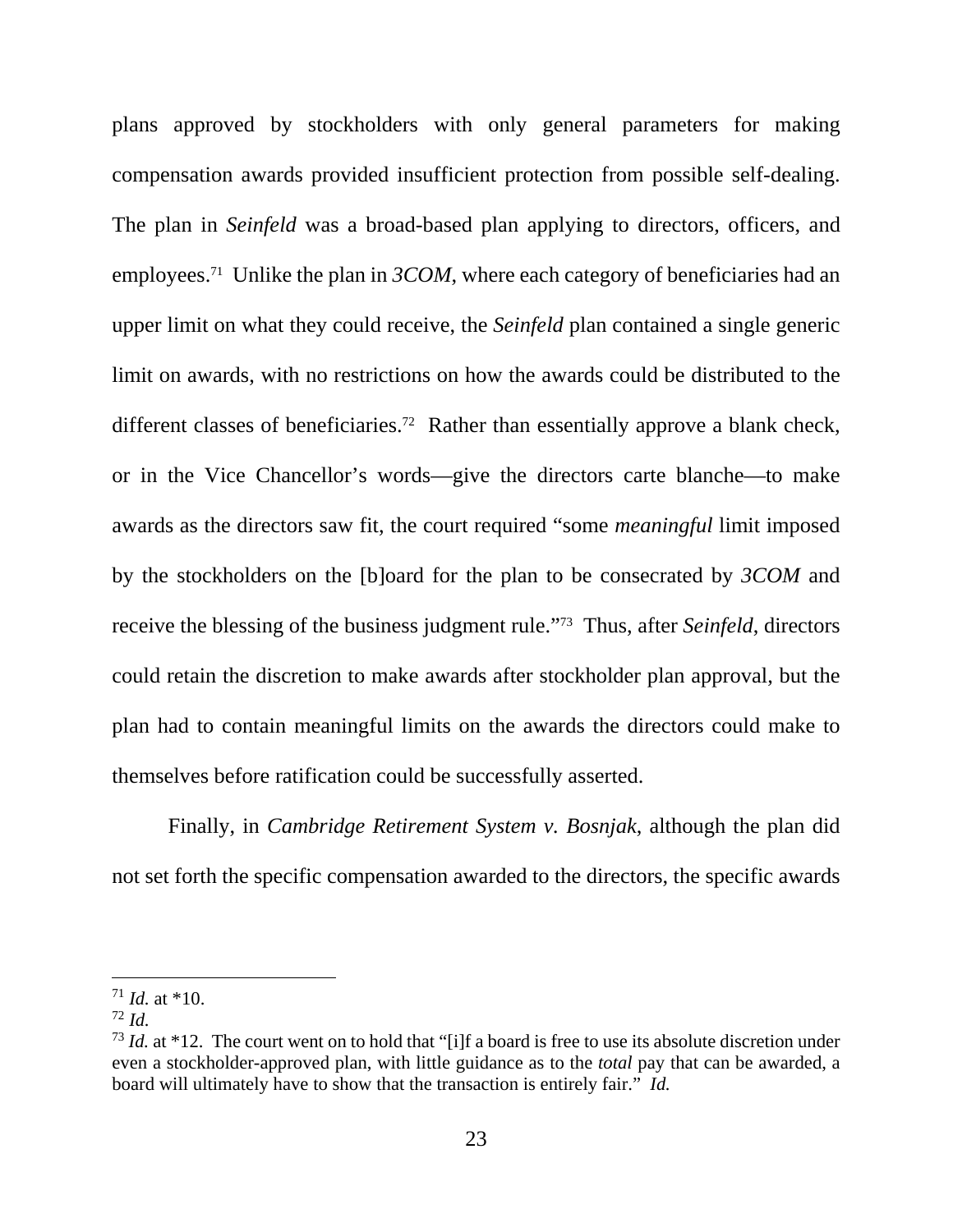were submitted to the stockholders for approval.<sup>74</sup> Thus, the court found that the directors could assert a ratification defense.75 And, in *Calma on Behalf of Citrix Systems, Inc. v. Templeton*, Chancellor Bouchard, after a thorough review of the case law, determined that directors could not assert a ratification defense when the incentive plan had generic limits on compensation for all the plan beneficiaries.<sup>76</sup> The court denied a ratification defense, holding "when the [b]oard sought stockholder approval of the broad parameters of the plan and the generic limits specified therein, Citrix stockholders were not asked to approve any action specific to director compensation."77

## **III.**

## *A.*

As ratification has evolved for stockholder-approved equity incentive plans, the courts have recognized the defense in three situations—when stockholders approved the specific director awards; when the plan was self-executing, meaning the directors had no discretion when making the awards; or when directors exercised discretion and determined the amounts and terms of the awards after stockholder approval. The first two scenarios present no real problems. When stockholders

<sup>74</sup> C.A. No. 9178-CB, 2014 WL 2930869, at \*2 (Del. Ch. June 26, 2014).

*<sup>75</sup> Id*. at \*8–9; *see also Desimone*, 924 A.2d at 917 (dismissing a claim challenging option grants because stockholders approved the specific amount to be granted).

 $76$  114 A.3d 563.

<sup>77</sup> *Id.* at 588 (emphasis omitted).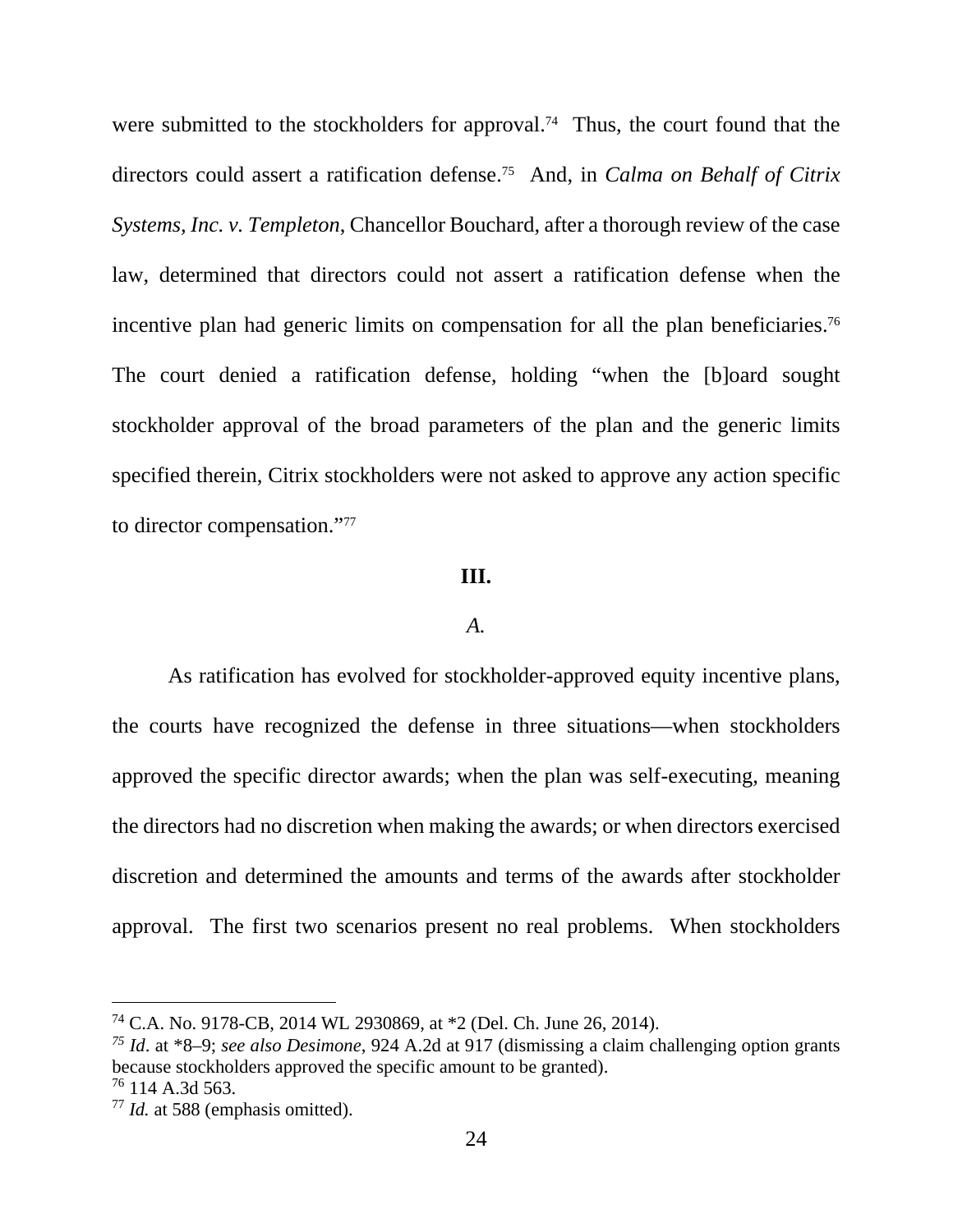know precisely what they are approving, ratification will generally apply. The rub comes, however, in the third scenario, when directors retain discretion to make awards under the general parameters of equity incentive plans. The defendants rely on *3COM* and *Criden*, where the Court of Chancery recognized a stockholder ratification defense even though the directors' self-compensation awards were not submitted for stockholder approval.78 As noted earlier, in *3COM*, the Court of Chancery recognized ratification for director-specific compensation plans, where the plans contained specific limits for awards depending on factors set forth in the plan.79 In *Criden*, the court upheld a ratification defense when the plan authorized the directors to re-price the options after stockholder approval.<sup>80</sup>

The court's decisions in *3COM* and *Criden* opened the door to the difficulties raised in this appeal. After those decisions, the Court of Chancery had to square *3COM* and *Criden*—and their expanded use of ratification for discretionary plans with existing precedent, which only recognized ratification when stockholders

<sup>78</sup> Answering Br. at 17–18, 23; *In re 3COM Corp.*, 1999 WL 1009210; *Criden*, 2000 WL 354390. The defendants also rely on *Steiner*, 1995 WL 441999, and *Cambridge Ret. Sys. v. Bosnjak*, 2014 WL 2930869, but those cases are not helpful to their argument. The plan in *Steiner* was selfexecuting. 1995 WL 441999, at \*4 ("The plan grants each director an option to purchase 25,000 shares upon election to the Telxon board, and an additional 10,000 shares on the anniversary of his election while he remains on the board."). In *Cambridge Retirement System*, the stockholders approved the specific awards made by the directors. 2014 WL 2930869, at \*8 ("Unilife stockholders approved the grant of up to 100,000 options to two of the [c]ompany's outside directors and, in 2011, approved the grant of up to 45,000 stock-based awards to six of the Company's outside directors.").

<sup>79 1999</sup> WL 1009210, at \*3.

<sup>80 2000</sup> WL 354390, at \*4.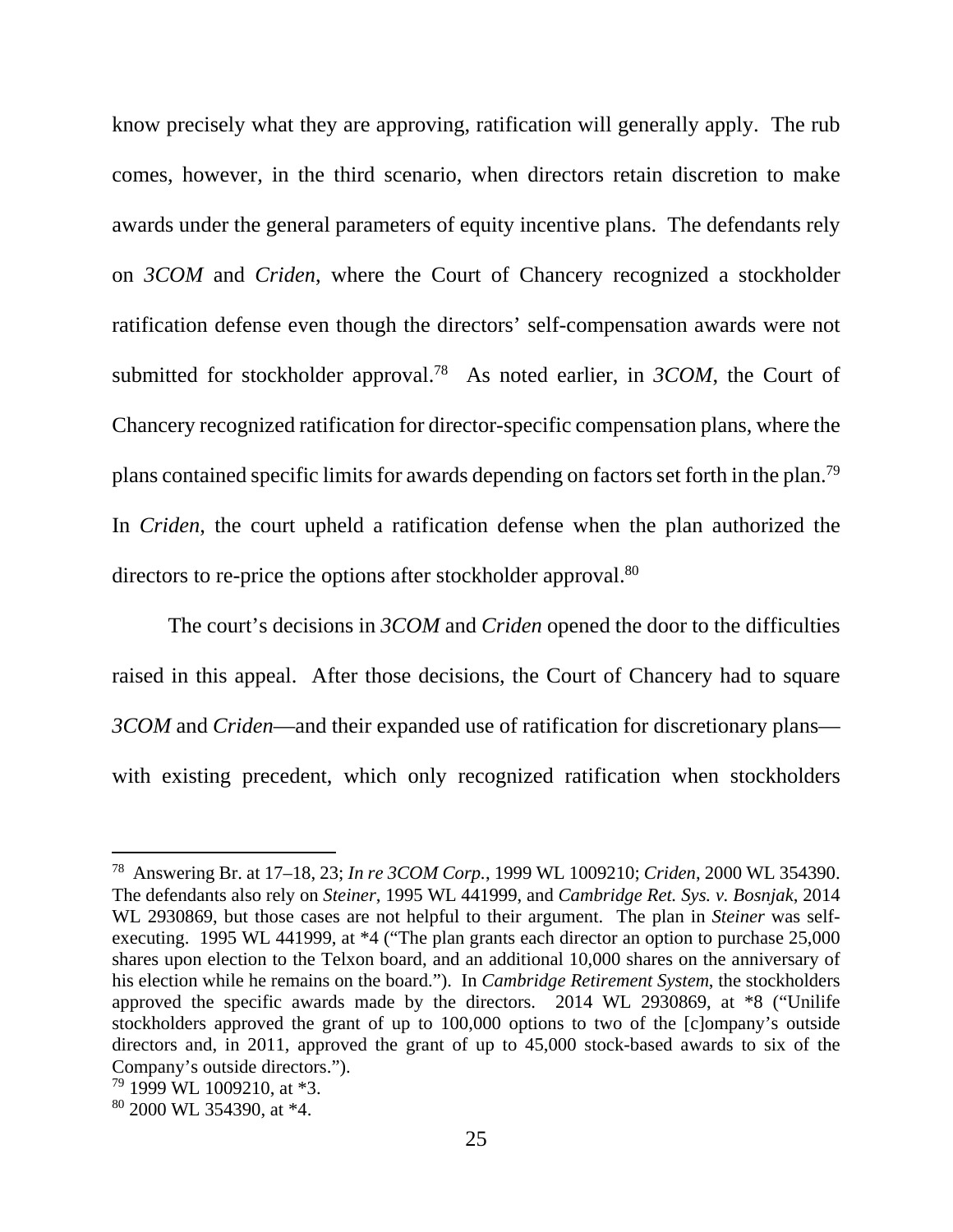approved the specific awards. The Court of Chancery tried to harmonize the decisions by requiring "meaningful limits" on the amounts directors could award to themselves.

We think, however, when it comes to the discretion directors exercise following stockholder approval of an equity incentive plan, ratification cannot be used to foreclose the Court of Chancery from reviewing those further discretionary actions when a breach of fiduciary duty claim has been properly alleged. As the Court of Chancery emphasized in *Sample*, using an expression coined many years ago, director action is "twice-tested," first for legal authorization, and second by equity.<sup>81</sup> When stockholders approve the general parameters of an equity compensation plan and allow directors to exercise their "broad legal authority" under the plan, they do so "precisely because they know that that authority must be exercised consistently with equitable principles of fiduciary duty."82 The stockholders have granted the directors the legal authority to make awards. But, the directors' exercise of that authority must be done consistent with their fiduciary duties. Given that the actual awards are self-interested decisions not approved by the stockholders, if the directors acted inequitably when making the awards, their

<sup>81</sup> *Sample*, 914 A.2d at 672 (Strine, V.C.) (citing Adolf A. Berle, *Corporate Powers as Powers in Trust*, 44 HARV. L. REV. 1049, 1049 (1931)) ("Corporate acts thus must be 'twice-tested'—once by the law and again by equity."). <sup>82</sup> *Id.* at 584.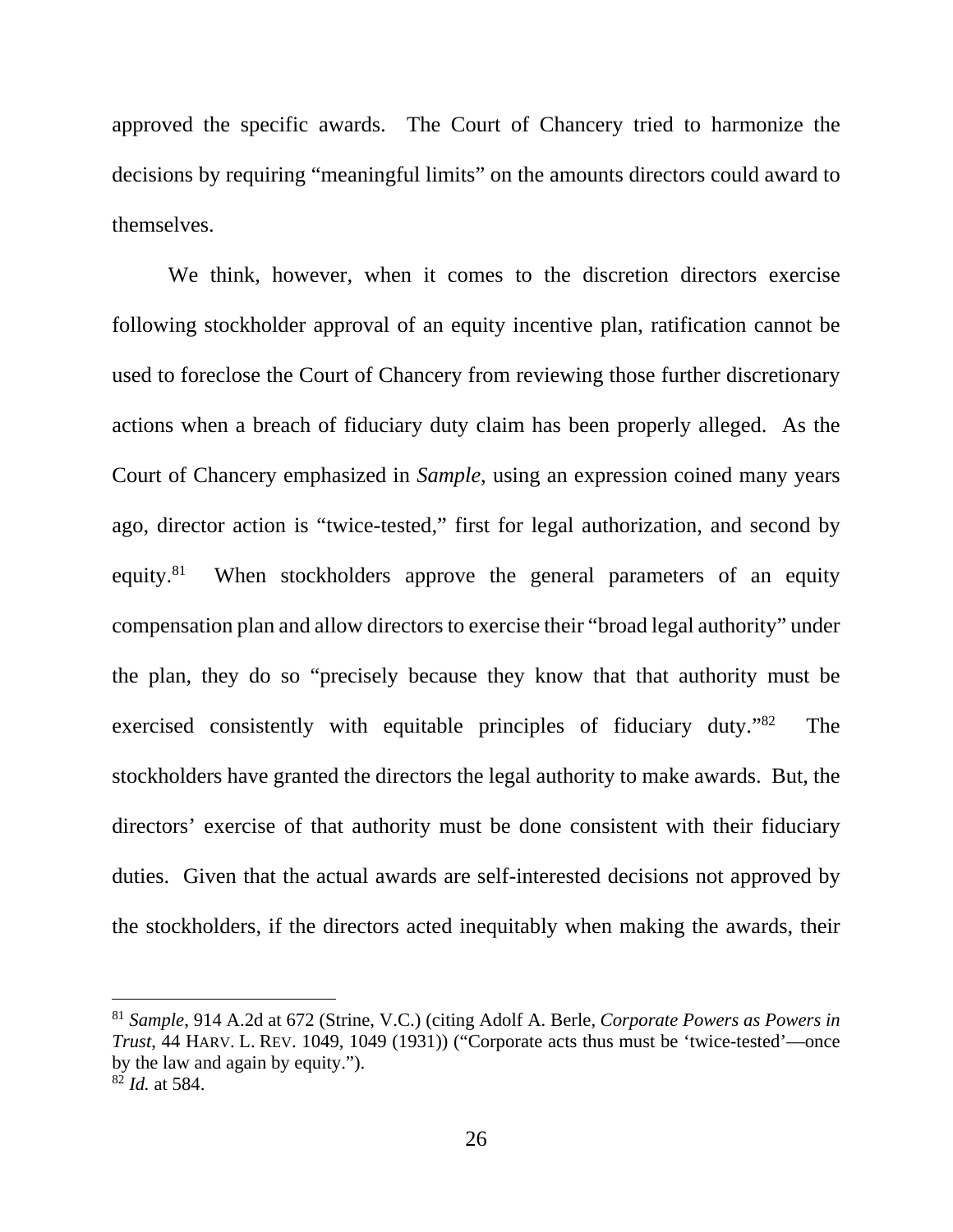"inequitable action does not become permissible simply because it is legally possible"83 under the general authority granted by the stockholders.

The *Sample* case underlines the need for continued equitable review of selfinterested discretionary director self-compensation decisions. As noted before, the plaintiffs in *Sample* alleged that the board adopted "a self-dealing plan to entrench the Company under the then-current management and massively dilute the equity interests of the public holders to benefit management personally."84 If ratification could be invoked at the outset, those breach of fiduciary duty allegations would be insulated from judicial review. Other cases reinforce the same point—when a stockholder properly alleges that the directors breached their fiduciary duties when exercising their discretion after stockholders approve the general parameters of an equity incentive plan, the directors should have to demonstrate that their selfinterested actions were entirely fair to the company.85

<sup>83</sup> *Schnell v. Chris-Craft Ind., Inc.*, 285 A.2d 487, 489 (Del. 1971). As noted in *Desimone v. Barrows*, 924 A.2d 908, 917 (Del. Ch. 2007), "[s]pecifying the precise amount and form of director compensation . . . 'ensure[s] integrity' in the underlying principal–agent relationship between stockholders and directors."

<sup>84 914</sup> A.2d at 659 (Pet'rs' Second Am. Class Action & Derivative Compl. ¶ 55, *Sample*, 2005 WL 5769871 (Del. Ch. May 24, 2015)).

<sup>&</sup>lt;sup>85</sup> For example, in *Seinfeld*, the Court of Chancery refused to extend stockholder approval of the plan to the awards themselves. 2012 WL 2501105, at \*12. The directors had the "theoretical ability to award themselves as much as tens of millions of dollars per year, with few limitations." *Id.* The board was also "free to use its absolute discretion . . . with little guidance as to the total pay that can be awarded." *Id.* In *Citrix*, where the stockholders challenged the awards as out of line with peer group compensation, the plan broadly authorized payments as high as \$55 million a year to any one person. 114 A.3d at 587–88. Because the plan lacked any restrictions on the amounts the directors could allocate to themselves, ratification could not be used to prevent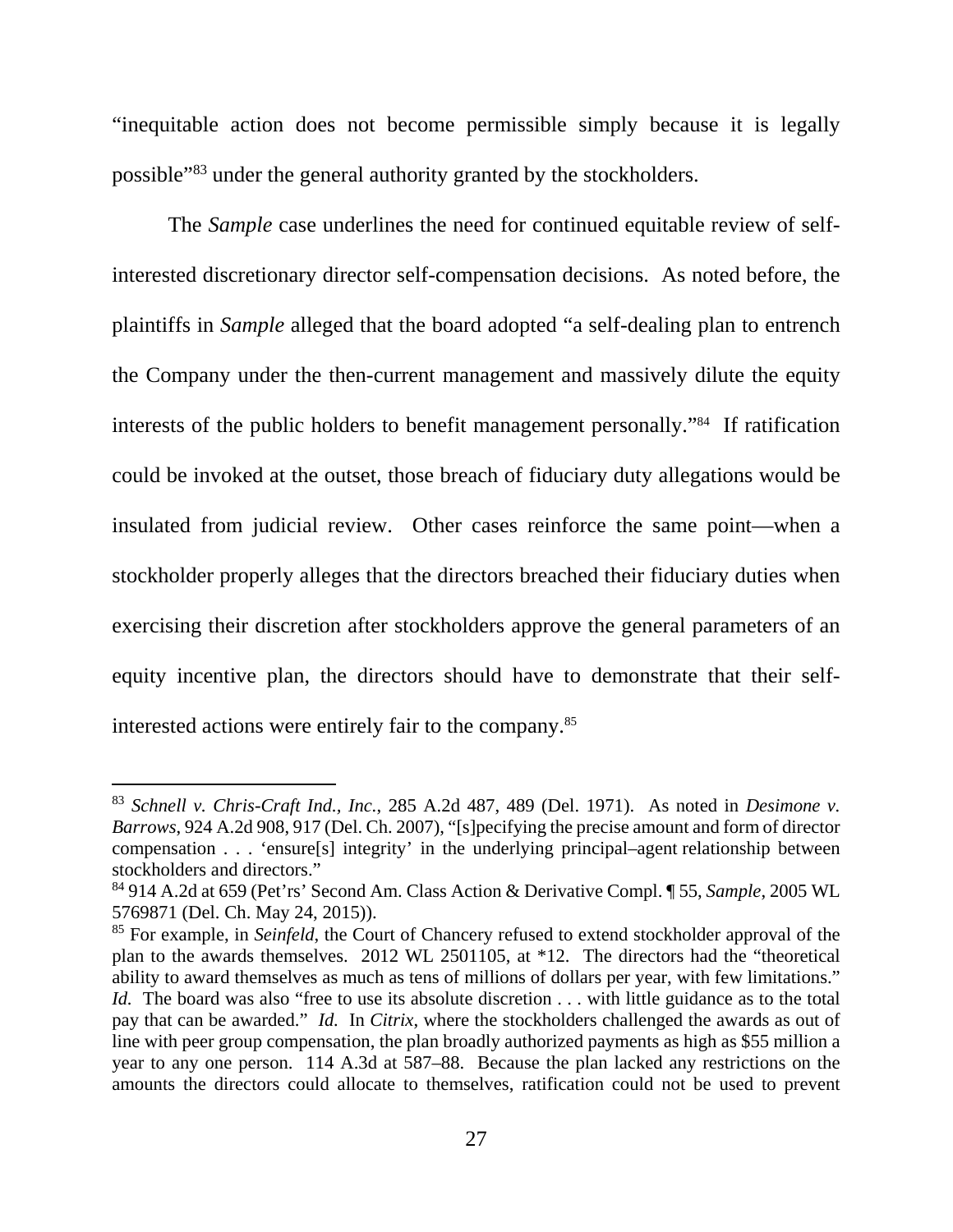*B.* 

The Investors Bancorp EIP is a discretionary plan as described above. It covers about 1,800 officers, employees, non-employee directors, and service providers. Specific to the directors, the plan reserves 30,881,296 shares of common stock for restricted stock awards, restricted stock units, incentive stock options, and non-qualified stock options for the Company's officers, employees, non-employee directors, and service providers.<sup>86</sup> Of those reserved shares and other equity, the non-employee directors were entitled to up to 30% of all option and restricted stock shares, all of which could be granted in any calendar year. $87$  But, "[t]he number, types, and terms of the awards to be made pursuant to the [EIP] are subject to the discretion of the Committee and have not been determined at this time, and will not be determined until subsequent to stockholder approval."<sup>88</sup>

When submitted to the stockholders for approval, the stockholders were told that "[b]y approving the Plan, stockholders will give [the Company] the flexibility [it] need[s] to continue to attract, motivate and retain highly qualified officers, employees and directors by offering a competitive compensation program that is

equitable review. *Id.* at 588. In both cases, if the directors acted inequitably in exercising their broad discretionary powers under the plans, those decisions should be subject to review by the Court of Chancery.

<sup>86</sup> Opening Br. at 11; App. to Answering Br. at 349 (Investors Bancorp, Inc., 2014 Proxy, Appendix A: Equity Incentive Plan, at A-5 § 3.2(a) (June 9, 2015) [hereinafter EIP]).

 $87$  App. to Answering Br. at 349–50 (EIP, at A-5  $\S$  3.3).

<sup>88</sup> *Id.* at 336 (2014 Proxy, at 57).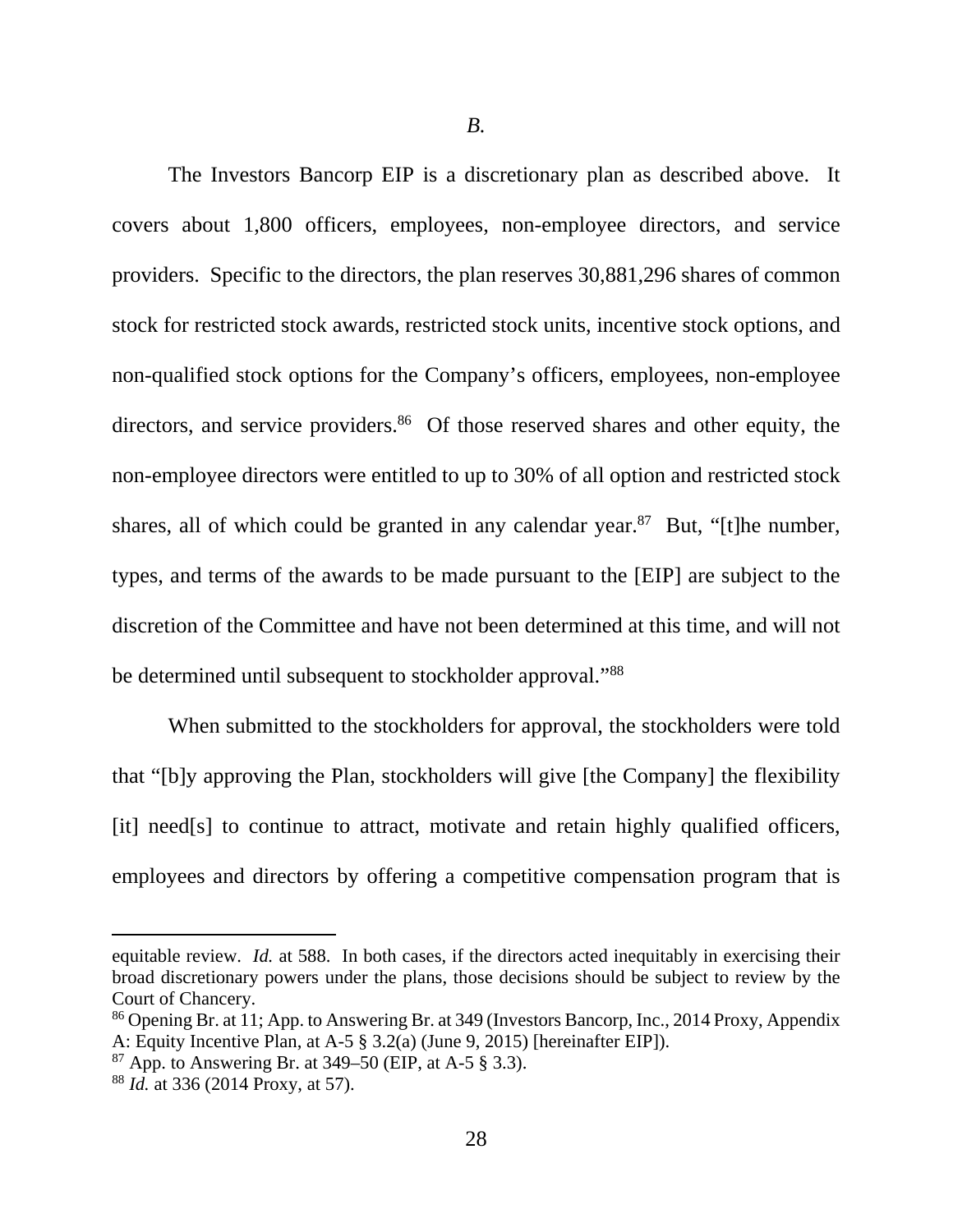linked to the performance of [the Company's] common stock."89 The complaint alleges that this representation was reasonably interpreted as forward-looking. In other words, by approving the EIP, stockholders understood that the directors would reward Company employees for future performance, not past services.

After stockholders approved the EIP, the board eventually approved just under half of the stock options available to the directors and nearly thirty percent of the shares available to the directors as restricted stock awards, based predominately on a five-year going forward vesting period. The plaintiffs argue that the directors breached their fiduciary duties by granting themselves these awards because they were unfair and excessive.<sup>90</sup> According to the plaintiffs, the stockholders were told the EIP would reward future performance, but the Board instead used the EIP awards to reward past efforts for the mutual-to-stock conversion—which the directors had already accounted for in determining their  $2015$  compensation packages.<sup>91</sup> Also, according to the plaintiffs, the rewards were inordinately higher than peer companies'. As alleged in the complaint, the Board paid each non-employee director more than \$2,100,000 in 2015, $92$  which "eclips[ed] director pay at every Wall Street

<sup>89</sup> *Id.* at 329 (2014 Proxy, at 50).

 $90$  App. to Opening Br. at 50 (Compl.  $\P$  83).

<sup>91</sup> *Id.* at 42–43 (Compl. ¶ 65).

 $92$  App. to Opening Br. at 136 (Pls.' Opposition to Defs.' Mot. to Dismiss 22 (citing Compl.  $\P$  88– 89)).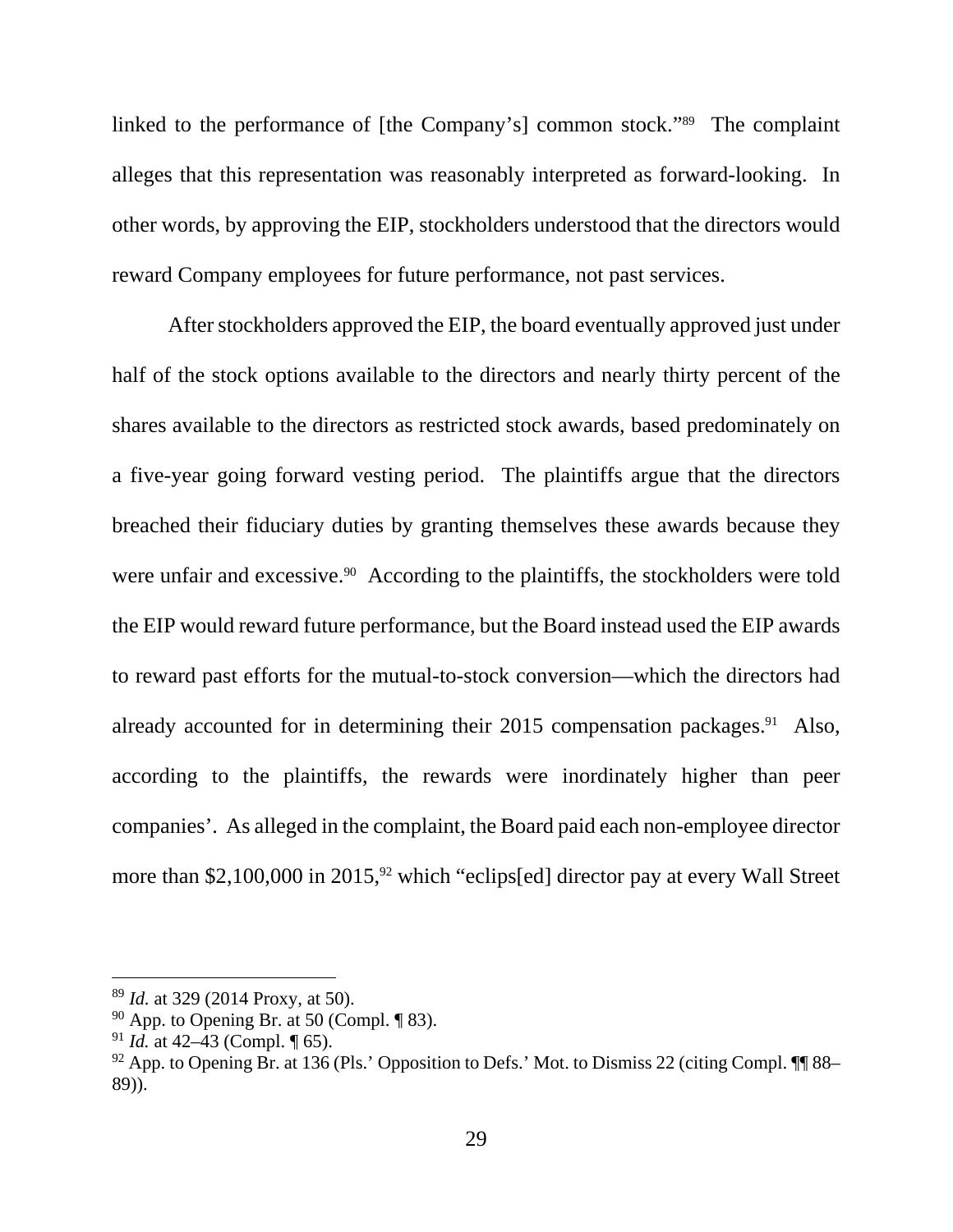firm."93 This significantly exceeded the Company's non-employee director compensation in 2014, which ranged from \$97,200 to \$207,005.<sup>94</sup> It also far surpassed the \$198,000 median pay at similarly sized companies and the \$260,000 median pay at much larger companies.<sup>95</sup> And the awards were over twenty-three times more than the \$87,556 median award granted to other companies' nonemployee directors after mutual-to-stock conversions.<sup>96</sup>

In addition, according to the complaint, Cama and Cummings' compensation far exceeded their prior compensation and that of peer companies. Cummings' \$20,006,957 total compensation in 2015 was seven times more than his 2014 compensation package of \$2,778,000.97 And Cama's \$15,318,257 compensation was nine times more than his 2014 compensation package of \$1,665,794.98 Cummings' \$16,699,999 award was 3,683% higher than the median award other companies granted their CEOs after mutual-to-stock conversions. And Cama's

<sup>93</sup> *Id*. at 58 (Compl. ¶ 96 (quoting Caleb Melby, *New Jersey Bank Pays Directors More than at Any Finance Firm*, BLOOMBERG (May 5, 2016, 5:00AM), https://www.bloomberg.com/news/articles/2016-05-05/new-jersey-bank-pays-directors-morethan-any-wall-street-board)).

<sup>94</sup> *Id.* at 32 (Compl. ¶ 35).

<sup>&</sup>lt;sup>95</sup> *Id.* at 57–58 (Compl. ¶ 95). Plaintiffs allege the 75th percentile of pay at these companies was \$227,000. *Id.* 

<sup>&</sup>lt;sup>96</sup> *Id.* at 51–54 (Compl.  $\P$  85–86). As alleged in the complaint, the average award at these companies was \$175,817. *Id.* <sup>97</sup> *Id.* at 32–33, 64 (Compl. ¶¶ 37, 105). According to plaintiffs, CEO compensation at peer

companies averaged \$4,170,000—approximately one-fifth of Cummings' compensation and onefourth of Cama's. App. to Opening Br. at 139 (Pls.' Opposition to Defs.' Mot. to Dismiss 25). <sup>98</sup> *Id.* at 33 (Compl. 15 ¶ 38).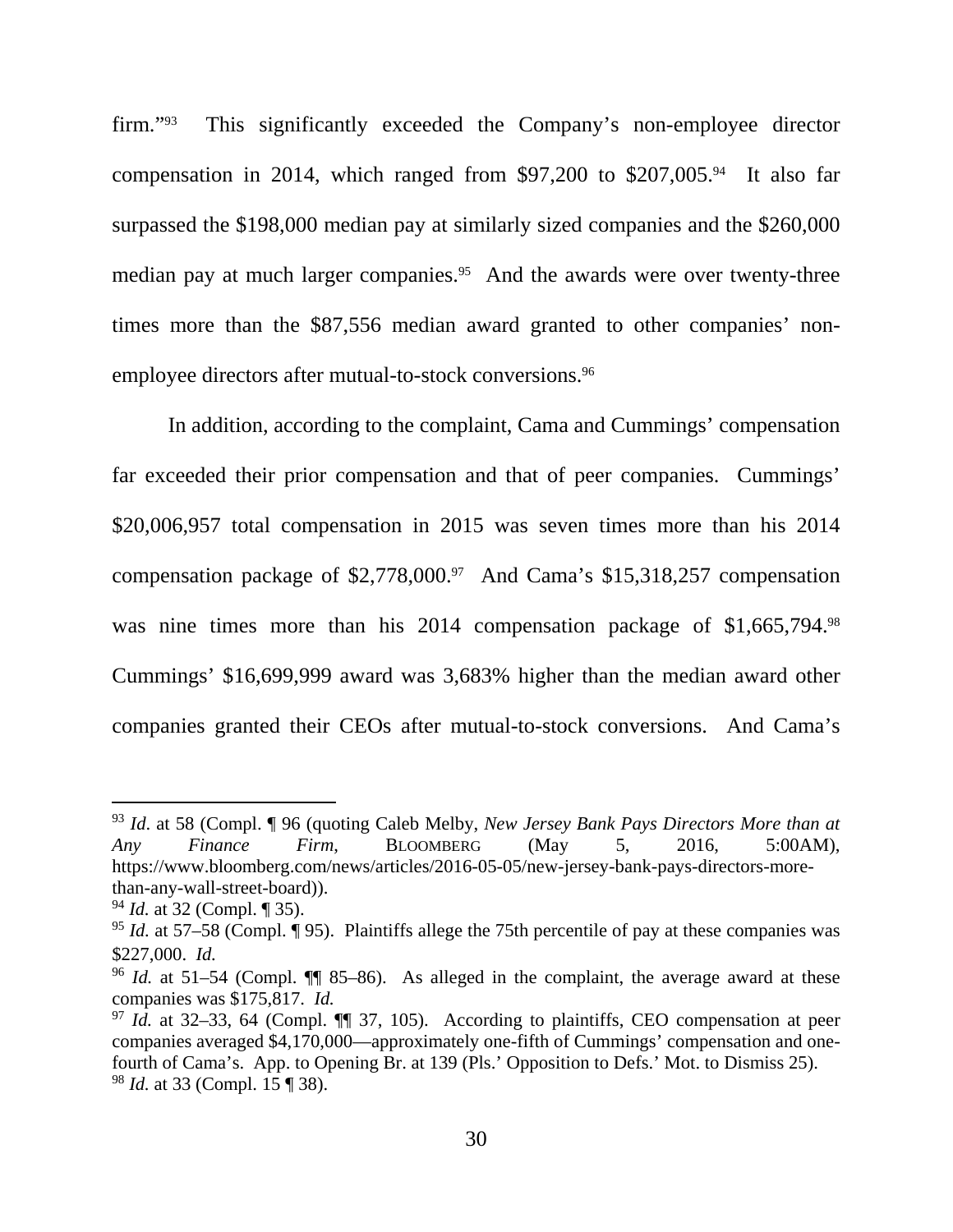\$13,359,998 award was 5,384% higher than the median other companies granted their second-highest paid executives after the conversions.<sup>99</sup>

The plaintiffs have alleged facts leading to a pleading stage reasonable inference that the directors breached their fiduciary duties in making unfair and excessive discretionary awards to themselves after stockholder approval of the EIP. Because the stockholders did not ratify the specific awards the directors made under the EIP, the directors must demonstrate the fairness of the awards to the Company.

#### **IV.**

 The parties raise a last issue—whether the plaintiffs are excused from making a demand on the board under Court of Chancery Rule 23.1 for the awards made to executive directors Cama and Cummings. The directors do not contest that they are interested for the awards they made to themselves. But, according to the directors, the awards made to the two executive directors were not part of a "single transaction" because these awards were made as part of a series of compensation meetings

 $99$  *Id.* at 64 (Compl.  $\P$  104). The average awards at peer companies were \$898,490 for CEOs and \$510,435 for the second-highest paid executives. *Id.* at 61–64 (Compl. ¶ 103). The plaintiffs also point out that this discrepancy with peer companies greatly exceeds the discrepancies in *Citrix*, in which the Court of Chancery found the plaintiffs sufficiently alleged an unfair compensation claim. In *Citrix*, non-employee director compensation ranged from \$303,360 to \$425,570, which was "on average over \$100,000 more" than peer companies that had "stock significantly outperforming Citrix*.*" Pls.' S'holder Derivative Compl. ¶¶ 2, 9–10, *Citrix*, No. 9579-CB, 2014 WL 1873725 (Del. Ch. May 6, 2014). Since the board's change in director compensation, the peer companies' stock increased 5% on average, while Citrix's stock performed 43% worse. *Id.* ¶ 28. The court found these numbers stated a cognizable claim of unfair compensation and allowed the case to proceed. *Citrix*, 114 A.3d at 589–90.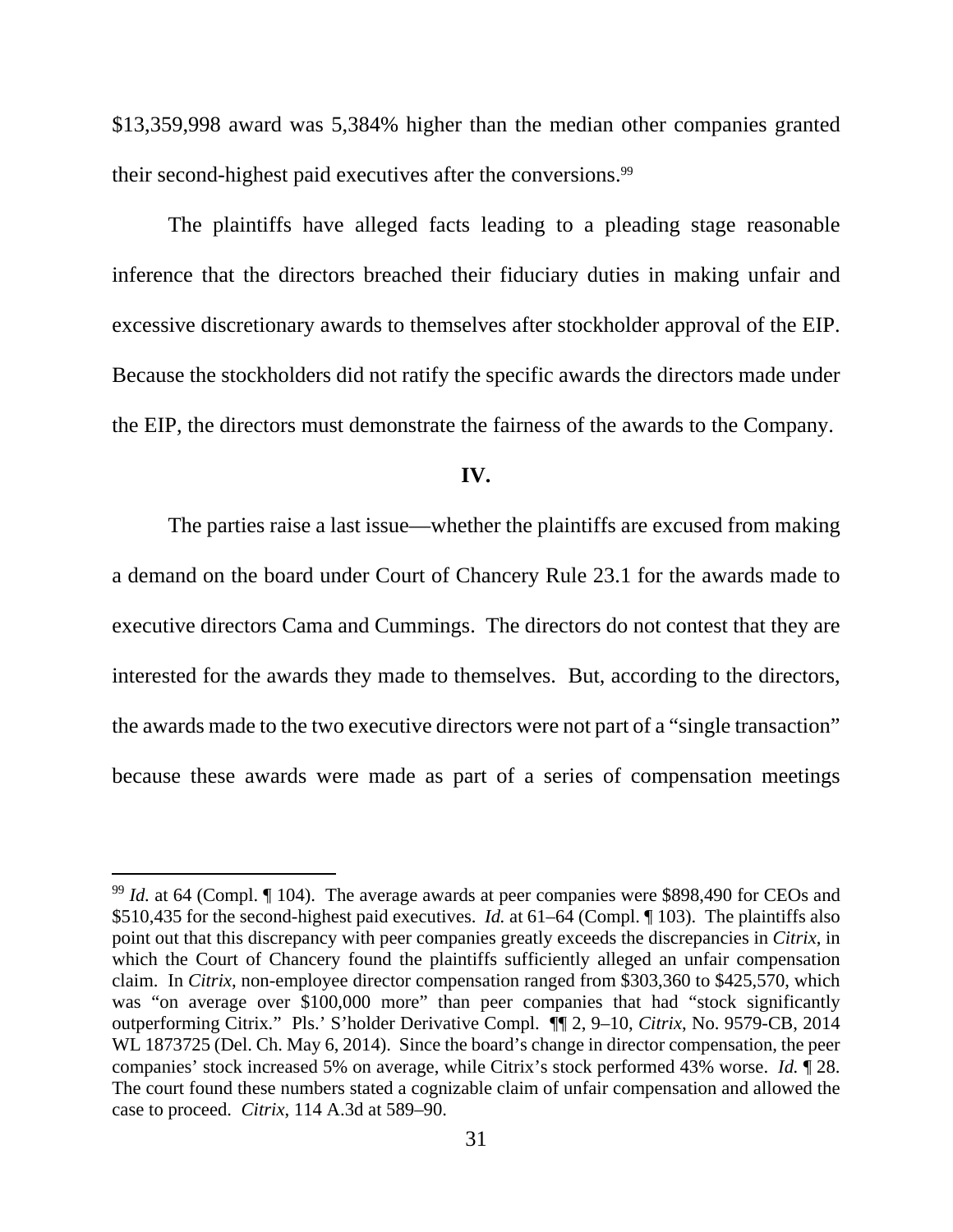following the EIP's adoption. Further, they argue, the plaintiffs failed to demonstrate a "quid pro quo" between the non-employee directors and Cama and Cummings. Thus, the non-employee directors claim they would be capable of exercising independent judgment to consider a demand challenging the board's awards to the executive directors.

 Demand is futile when, under the particular facts alleged, a reasonable doubt is created that (1) a majority of the board is disinterested and independent, or (2) the challenged transaction was otherwise the product of a valid exercise of business judgment.100 Although showing a *quid pro quo* might be one way of proving interestedness or lack of independence, it is not a requirement. Rather, the focus is on the acts being challenged and the relationship between those acts and the directors who approved them. Here, immediately after the Investors Bancorp stockholders approved the EIP, the directors held a series of nearly contemporaneous meetings that resulted in awards to both the non-employee directors and the executive directors. It is implausible to us that the non-employee directors could independently consider a demand when to do so would require those directors to call into question the grants they made to themselves. In other words, "[i]t strains reason to argue that a defendant–director could act independently to evaluate the merits of

l

<sup>100</sup> *Aronson v. Lewis*, 473 A.2d 805, 814 (Del. 1984), *overruled on other grounds by Brehm v. Eisner*, 746 A.2d 244 (Del. 2000).